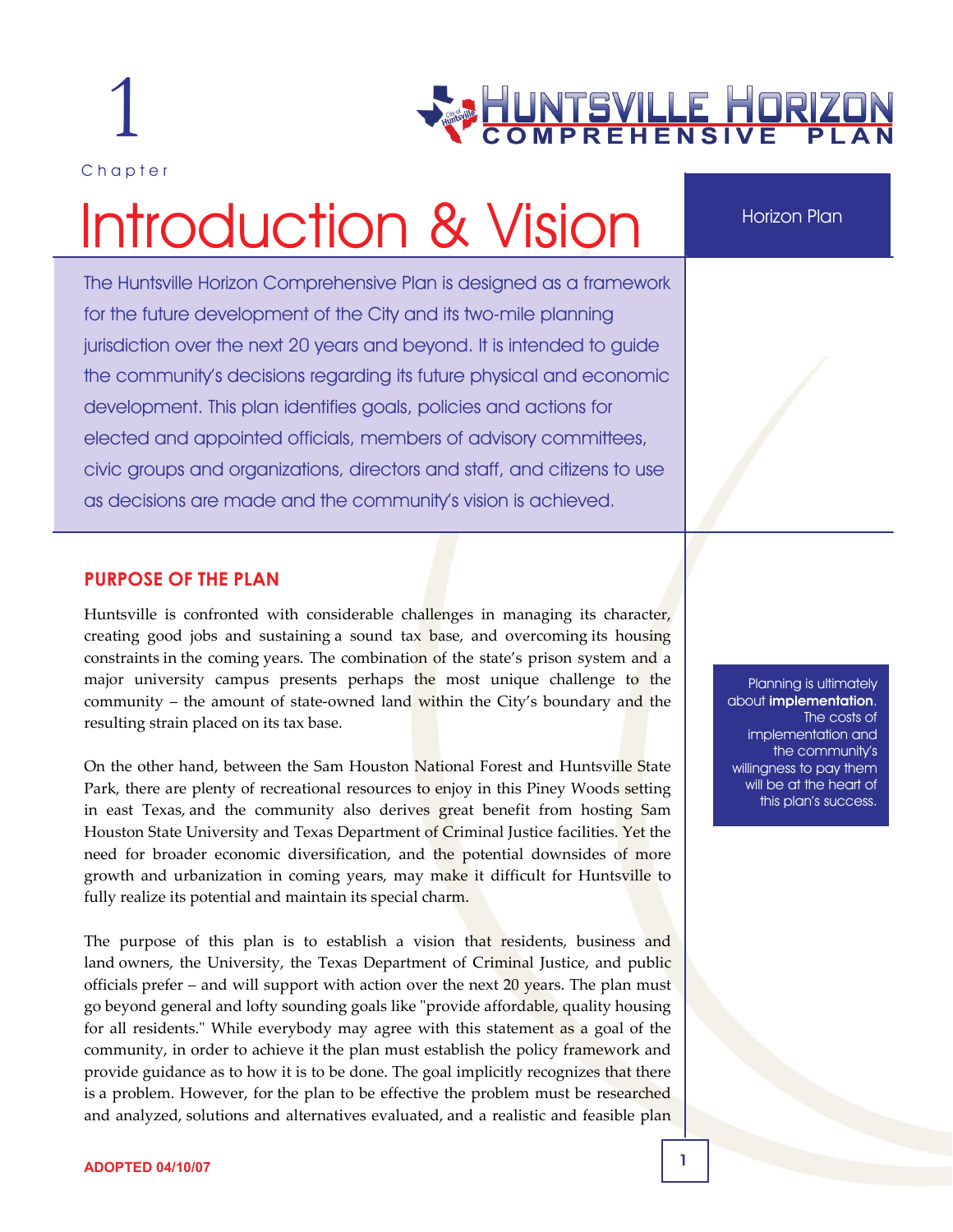

PLAN2025 **Introduction & Vision Chapter** 

of action put in place to overcome the deficiency. The evaluation of alternatives for resolving the problem – and the selection of one or more strategies that are both reasonable and acceptable – are essential elements of the community planning process. All the alternatives will have costs, whether through regulations that impose costs on developers, future businesses, and homeowners, or through increased taxes borne by the entire population. Once the costs associated with such strategies become clear, the community must then reach agreement on the best ways to implement the plan in a fair and equitable manner, which will require both cooperation and collaboration. It is possible that the process of selecting the best implementation strategy may warrant modification of the original goal to tolerate the associated costs.

Ultimately, there is no reason to create a Comprehensive Plan unless it serves as a policy framework that allows the City to achieve what is envisioned for the future. In order to achieve success, there must not only be an understanding of the Cityʹs assets and strengths, but also an honest assessment of its problems and challenges. The intended vision is to build on the assets while mitigating the liabilities.

While this is primarily a plan for the City, it also spans lands in Walker County within two miles of the Cityʹs corporate boundaries. This is an area where, by State statute, the City may exercise its subdivision authority. Hence, it is vitally important for there to be close coordination between the City and County within this area. While there is a clear jurisdictional boundary, it has little real meaning from the perspective of future planning as the economy, housing needs, and environment are not influenced by such boundaries.

#### **WHY PLAN**

Development in and around Huntsville is undertaken by individual landowners, the City, Texas Department of Criminal Justice (TDCJ), Sam Houston State University (SHSU), and the Texas Department of Transportation, among others. For the City to realize its vision, a plan is needed to coordinate the activities and investments of these and other groups. If each group continues to make its own decisions without due consideration of their influences and impacts on the others, it forces each into a reactive rather than pro‐active mode. Can water and wastewater service be provided to a site to achieve the standard required by development? If the facilities are not of adequate capacity or designed to an acceptable standard, either the developer cannot build what is desired or, alternatively, the level of service may be reduced. For instance, reduced water pressure will affect new development and existing residents, as well as fire‐fighting capabilities. There would also be other implications like increased insurance rates as a result of insufficient fire flows. Virtually all development depends on one or more services offered by the City, other governmental agencies, or independent service providers. Governments have limited

Walker County has an important role to play in Huntsville's current and ongoing planning efforts.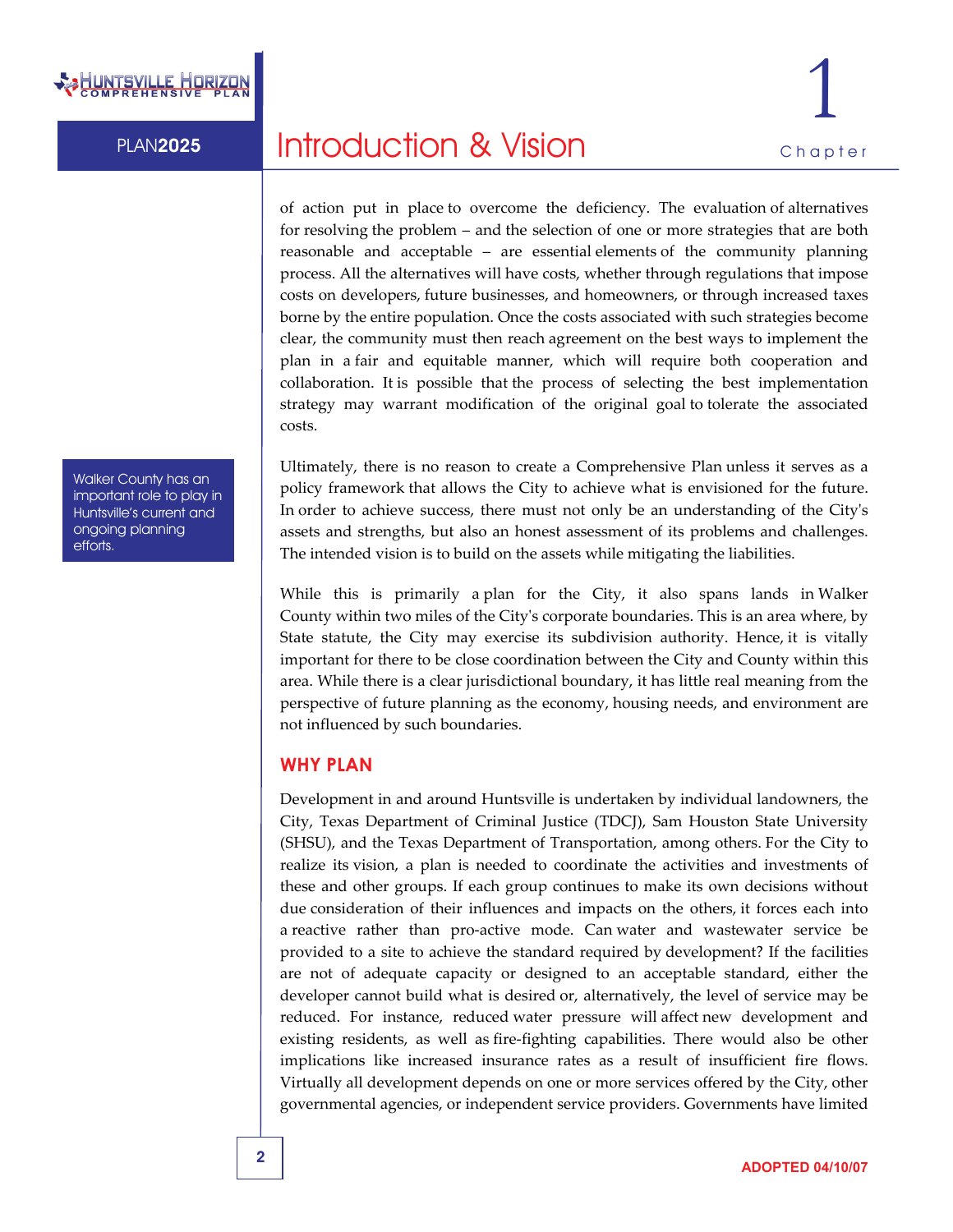## Chapter **PLAN2025 Introduction & Vision** PLAN2025

financial resources – increasingly so in recent years. It is always more expensive to react to development than it is to plan and prepare for development and guide it to appropriate areas. Furthermore, government may not be able to react quickly. While adding an additional school bus stop is easily accomplished, extending a sewer line or upgrading road or utility capacity has a lag time of several years.

Problems and liabilities do not cease to exist on their own. Wishing that a problem or issue was corrected simply means it will persist and possibly worsen over time. Without plans, the forces that created a problem will remain. Therefore, a plan with foresight and preparedness can respond to such forces and find solutions to resolve long‐standing issues. The task of attracting good, new jobs, for instance, has much support; however, aspects of the City that are unattractive to businesses create an obstacle. These situations have appeared, not because there was intent by some in the marketplace to harm the Cityʹs economic development efforts or create problems for their neighbors, but, rather, because there was a lack of sensitivity to the impacts of their actions on the community at‐large and its physical or economical attractiveness. In other cases, there are divergent interests and motivations. Only by developing and acting on a plan can local government eliminate the problems that are constraining growth from taking place in a desirable and cost‐effective manner.

Key elements of this Comprehensive Plan include:

- ♦ A **realistic vision** of the Cityʹs future; what it will be like in 20 years. This must be both in text form and illustrated graphically.
- ♦ Specific **goals, supporting objectives, and realistic actions** to be achieved during the planning period. Goals are intended to be broad while objectives must be measurable.
- ♦ A map that illustrates the Cityʹs vision and provides guidance to **coordinate capital investments and provide adequate facilities and services**. Such an exhibit must address future land use, community character, and locations of major infrastructure.
- ♦ **Identification of needs and estimated costs of initiatives** that can be further quantified in the annual budgeting process. The plan must identify order‐of‐ magnitude costs, which may then be refined through a multiple‐stage capital programming process.
- ♦ **Priorities established for both programmatic improvements and capital investments**. Capital programming is important, but departments must also address and allocate operational and maintenance costs.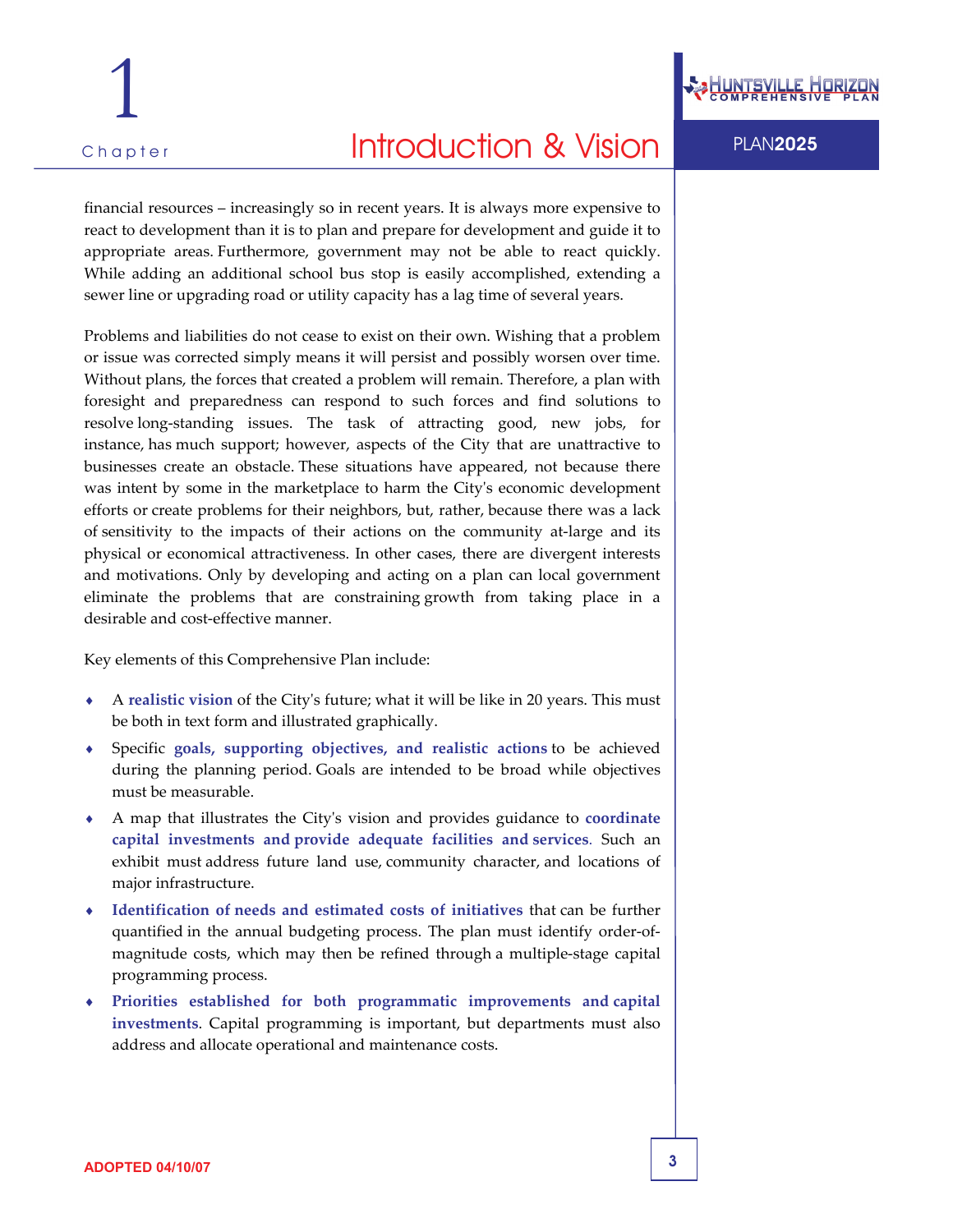# rsville Horiz

PLAN2025 **Introduction & Vision Chapter** 1

The plan is a result of careful consideration of the issues and choices of implementation strategies that were deemed the best fit for Huntsville.

#### Starting with a Vision

The CPAC(X) was tasked with developing the overall vision for the Comprehensive Plan. Such statements are an important part of the process since they express the community's core values and what the ultimate outcome is expected to be. A vision statement identifies where the community intends to be in the future or where it should be to best meet the needs of its residents. A vision incorporates a shared understanding of the nature and purpose of the community and uses this understanding to move it toward a greater purpose. A vision describes the community's preferred future.

- ♦ **Recommendations on regulations**. A significant portion of implementation will be achieved by regulations – zoning, subdivision, building codes, and code
- enforcement. ♦ **Public‐private partnership** to allow governments to work cooperatively with the private sector, often achieving objectives that neither can accomplish alone. Affordable housing and redevelopment strategies are common examples requiring both government and private sector participants.
- ♦ **Intergovernmental cooperation** between the City, County, University and State agencies to enable coordination of actions and, in some cases, sharing of resources.
- ♦ **Governmental programs** of acquisition and renewal spanning a wide range of areas, from acquiring land for parks, community facilities and rights‐of‐way to establishing redevelopment and reinvestment programs.

#### **THE PLANNING PROCESS**

This process was initiated in 2006 and resulted in a vision statement being approved by the Planning Commission in 2007. A Citizens Project Advisory Commission (CPAC(X)) led the initial visioning efforts, and their involvement, in addition to those from the community who participated throughout this process, is essential to the success of planning. The process was kick-started with an intensive one-day reconnaissance and public input process where the consultants and staff met with a large number of special interest groups. Additionally, there were weekly Ward Meetings held throughout the month of September 2006, in each of the City's four wards. Two other special meetings were held to discuss the economic development of Huntsville and allow Sam Houston State University faculty and students to participate in this process. The issues and comments received during these meetings, as well as observations of the community planning consultant, are woven throughout this document in the form of issue summaries, goal and objective statements, and specific recommendations for action.

Citizen involvement continued throughout the process, offering an ongoing forum for residents to participate in forming the plan and its recommendations, to respond to concepts and ideas put forward as potential solutions to the identified issues, and to remain diligent in ensuring the plan accurately reflects the values of the community and its residents. A notice of each  $CPAC(X)$  meeting was sent to all plan participants inviting them to hear the presentations and discussions of each plan element. Also, special interest groups and key stakeholders were contacted for additional meetings. This process provided an opportunity for citizens to participate in planning for the Cityʹs future and have their individual concerns heard and taken into account. Occurring simultaneously, economic consultant TIP Strategies conducted their own series of meetings with citizen groups from the community, as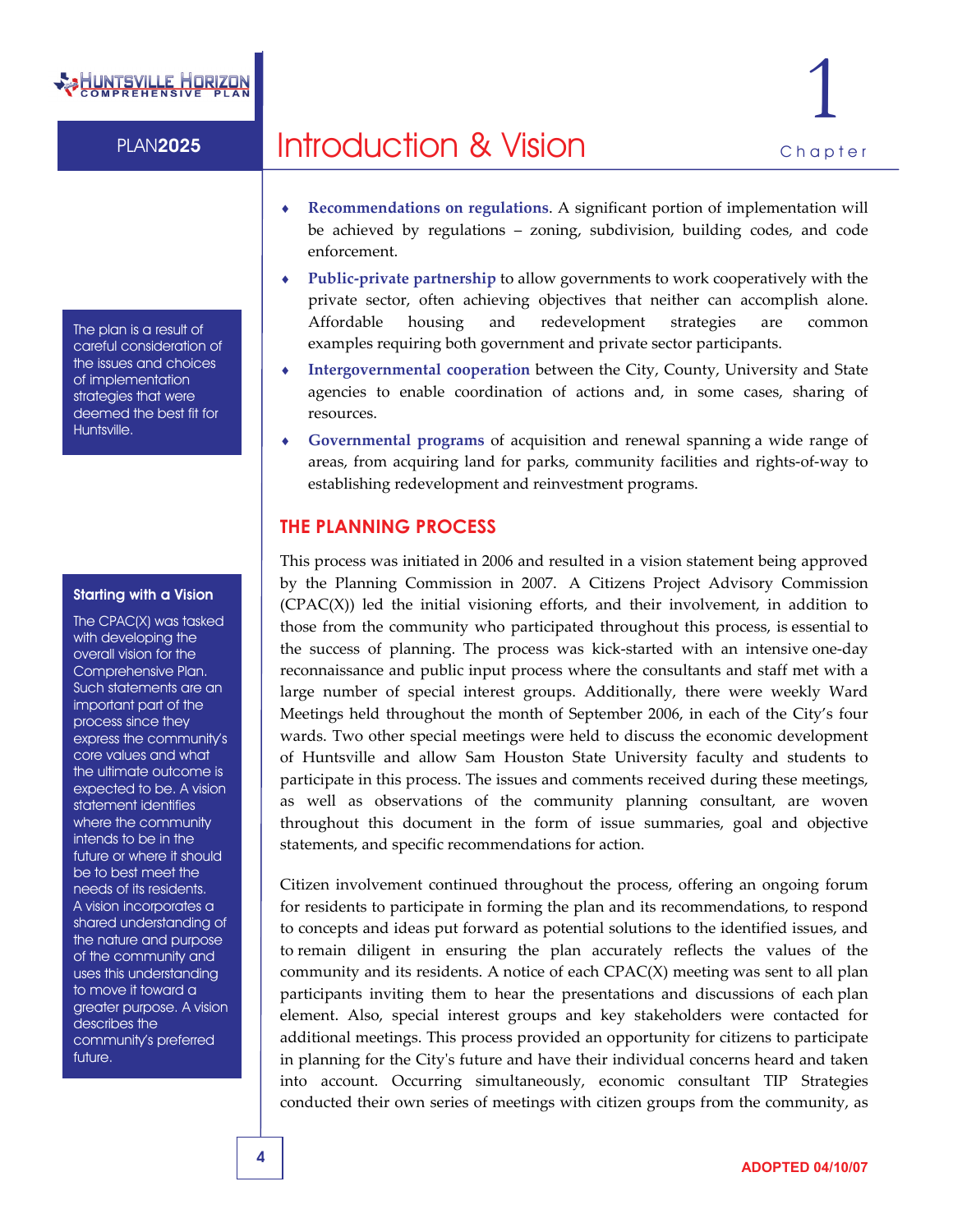# Chapter **Introduction & Vision** PLAN2025

1

well as representatives from Sam Houston State University and the Texas Department of Criminal Justice.

For each of the key issues – and, most importantly, for the "critical path" issues – the draft plan documents were made available for public comment as to the alternative methods of addressing such issues. This was an important step toward consensus‐building since, in most cases, there were a number of solutions available and a range of opinions as to how best to accomplish the vision of Huntsville. The meetings were used to inform citizens and officials of the consequences associated with the different options, the likely outcomes for achieving the goals, and probable impacts on individual areas of the community. This provided an opportunity for residents to discuss and debate the alternatives and seek those that best meet the goals while, at the same time, ensuring that no area solely bears the costs or undue burdens.

The resulting plan contains the following chapters:

- ♦ **Chapter 1, Introduction and Vision.** This chapter explains the purpose of planning and the value that will be accrued from undertaking a comprehensive planning process in Huntsville and its two‐mile planning area. It also outlines the public participation program that served as a foundational element of the planning process. Finally, this chapter offers an introduction to Huntsville and Walker County by summarizing the information and findings in Chapter 2, Community Profile.
- ♦ **Chapter 2, Land Use and Community Character.** This chapter provides a vision for the future physical development of Huntsville and its two‐mile planning area. The purpose of this chapter is to establish the necessary policy guidance that will enable sound decision‐making about the compatibility and appropriateness of individual developments within the context of the larger community. An essential component of this chapter is the land use plan, which establishes the City's policy for directing ongoing development and managing future growth, preserving valued areas and lands, protecting neighborhoods, and realizing the envisioned community character.
- **Chapter 3, Transportation.** The purpose of this chapter is to address community‐wide mobility needs on all levels, from sidewalks and trails, to local streets and neighborhood access, to arterial roadways and highways. This plan element includes a Thoroughfare Plan, which is the long-term plan for developing an overall system of roadways for the City and its planning area. This long-range transportation plan is to be used as a guide for securing rightsof‐way and upgrading and extending the network of local, collector and arterial roads and highways in an efficient manner.



#### OUR VISION

*By the Year 2025, Huntsville will have …* 

… absorbed continued growth in Sam Houston State University, dealing more effectively with offcampus housing, student safety, in-town job and social options, and local retention of graduates,

… successfully managed new development along the Interstate 45 corridor, reaping the economic benefits without sacrificing the character or image of the city's "front door,"

... strengthened the economic pillars of its downtown through greater retail diversity, residential presence, cultural and entertainment offerings, and urban design initiatives,

… extended basic services to all incorporated areas and made tangible progress in neighbor-hood revitalization efforts,

… witnessed the emergence of well-planned residential and business development to the west of Interstate 45, focused around Veteran's Memorial Parkway,

… reversed the area's deforestation trend through firmer tree preservation rules and public-private tree planting initiatives,

… established the value of ongoing strategic and longrange planning through implementation successes across the city, and … enhanced

communications and strengthened essential partnerships with Walker County and TDCJ.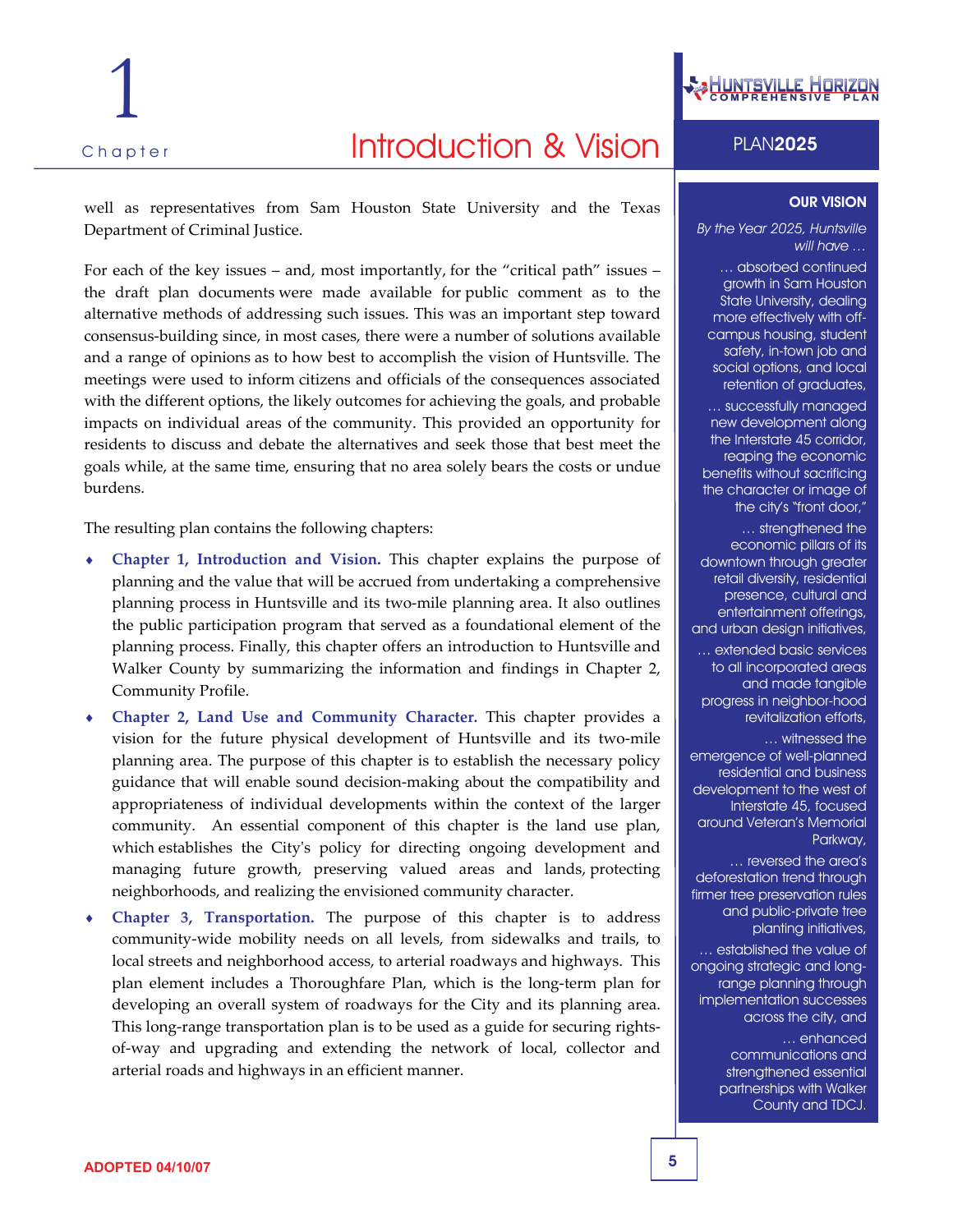

- ♦ **Chapter 4, Economic Development.** The purpose of this chapter is to provide guidance on how the community can achieve its vision while being pro‐active about economic development. This chapter contains an economic assessment and outlines ways to support and retain existing businesses, attract and grow new businesses, and train the communityʹs workforce – all with a view toward achieving improved livability.
- ♦ **Chapter 5, Parks and Recreation.** The purpose of this chapter is to ensure that the City "catches up" on any deficiencies in the provision of parks and recreation areas and facilities and then keeps pace with the facility requirements to support new development. A system plan results from this analysis, complementing the future land use plan. The system plan also indicates the effective service areas of the existing parks, but, more importantly, identifies areas of future needs. The chapter includes an adequacy assessment of the current parks and a needs assessment determining future needs for additional land and improvements.
- ♦ **Chapter 6, Growth Capacity.** In order for the community to seize its economic development potential, it must be forward‐thinking to ensure that it has the capacity of community facilities and services to sustain its future development. At the same time, it must be acknowledged that the pattern of development relates to the ability of the City to efficiently provide adequate facilities and services. Without a mechanism to consider the direction of development, sprawling patterns will blur the edge and lessen the communityʹs identity and character. This chapter outlines the methods by which the community can effectively manage its future development in a wise and fiscally responsible manner.
- ♦ **Chapter 7, Implementation.** The purpose of this chapter is to integrate the different elements of the plan together in such a way as to provide a clear path for sound decision‐making. It outlines the organizational structure necessary to implement the plan, including roles and responsibilities; establishes a process for annual and periodic evaluation and appraisal of the plan;, and sets forth a five‐year action plan.
- ♦ **Appendix A, Meeting Notes.** The purpose of this Appendix is to document the community outreach and involvement activities conducted in support of the comprehensive planning process, including a series of focus group interviews, public meetings in each of the City's four wards, special forums for economic development and Sam Houston State University, and additional input received via e‐mail.
- ♦ **Appendix B, Community Profile.** The purpose of this Appendix is to present more detailed data and charts on key demographic and socioeconomic indicators for Huntsville, Walker County and comparison communities, highlights of which are summarized within Chapter 1, Introduction and Vision.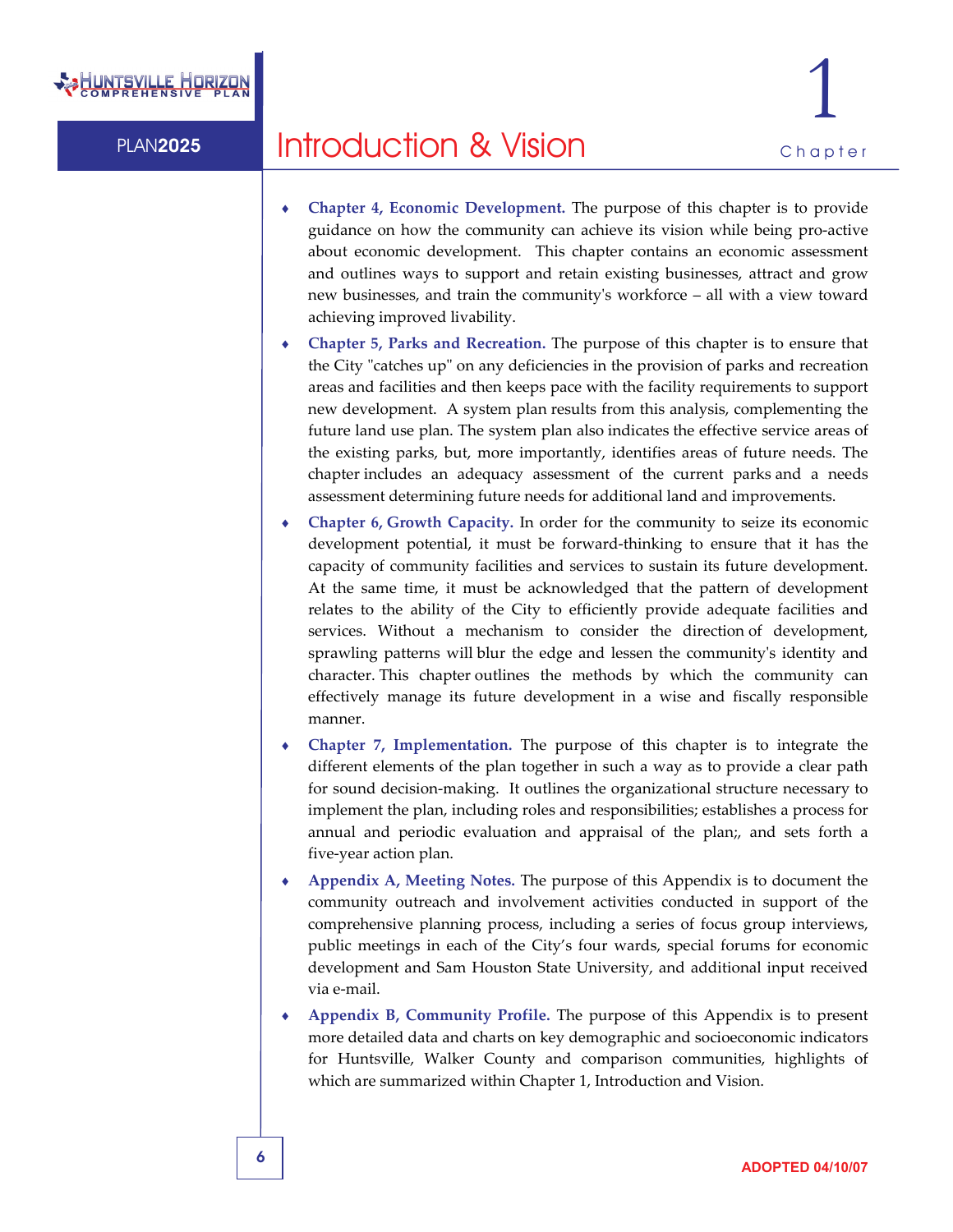# 1

## Chapter **PLAN2025 Introduction & Vision** PLAN2025

 $CPAC(X)$  reviewed, discussed and provided input to each of these elements, with additional input from the public. Upon incremental review of all eight chapters, the advisory committee made a recommendation for plan acceptance and adoption. Plan adoption included a public hearing before the Planning and Zoning Commission and City Council prior to their final action on the plan.

#### **HISTORY**

Huntsville was founded in 1835 by Pleasant and Ephraim Gray as an Indian trading post and was named for Huntsville, Alabama, former home of the Gray family. The city originally lay within the northeast section of Montgomery County, which was organized in 1837. It was designated the seat of Walker County when the county was organized in 1846. Huntsville acquired a post office on June 9, 1837, with Ephraim Gray as the first postmaster. The Grays' trading post was well situated to trade with the Bidai, Alabama and Coushatta Indians. Relations between these groups and the early settlers around Huntsville appear to have been peaceful. As trade along the Trinity River grew and as colonists arrived to exploit timber resources and rich alluvial bottomlands, Huntsville became the center of increasing activity. The 1840s and 1850s saw the arrival of a few relatively well-todo families from the Carolinas, Alabama, Mississippi and Tennessee, along with larger numbers of yeomen. Huntsville was also the home of many prominent early Texans, including Sam Houston.

At the end of its first decade, Huntsville also became the site of the new Texas State Penitentiary, established by the legislature in 1848. The prison received its first convict on October 1, 1849. The following year Huntsville lost out to Austin in an election to choose the state capital.

The oldest continuous business in the state is the Huntsville firm of Gibbs Brothers and Company, begun as Gibbs and Coffin in 1841. According to one account, most of the manufacturing in Huntsville before the Civil War was carried on by slaves, who made shoes and other leather goods and cigars. During the war, cloth produced at the penitentiary was made into uniforms for Confederate soldiers. For transportation, early residents had access to the Trinity River through the port of Cincinnati, fifteen miles to the north, as well as stage lines. As early as 1856 Huntsville citizens planned a line called the Huntsville Railroad to connect at Cypress (Harris County) with the Houston and Texas Central Railway, but the road was never built.

Economic development suffered considerably from a yellow fever epidemic in 1867, which reportedly killed 10 percent of the townʹs population. In 1872 the Houston and Great Northern Railroad bypassed Huntsville to the east. The town acquired a rail connection that same year, however, when the eight‐mile Huntsville



#### Historical Timeline

Below are key dates in Huntsville's history:

1835-36: City founded by the Gray family from Alabama as an Indian trading post.

1840s: Huntsville became home to the Texas State Penitentiary System, with the arrival of the first inmate in 1849.

1841: Gibbs & Bros., the oldest continuously run business in the state, opened in Huntsville.

1846: Designated the County seat of Walker County.

1850s: Austin College (the predecessor to SHSU) opened its doors.

1867: 10% of the population succumbed to yellow fever.

1872: Houston and Great Northern Railroad bypassed Huntsville to the east.

1936: President Roosevelt authorized the purchase of land for the Sam Houston National Forest.

1937-38: Huntsville State Park was established through the purchase of private land and opened to the public the following year.

> 1986: Texas Prison Rodeo closed after 55 years.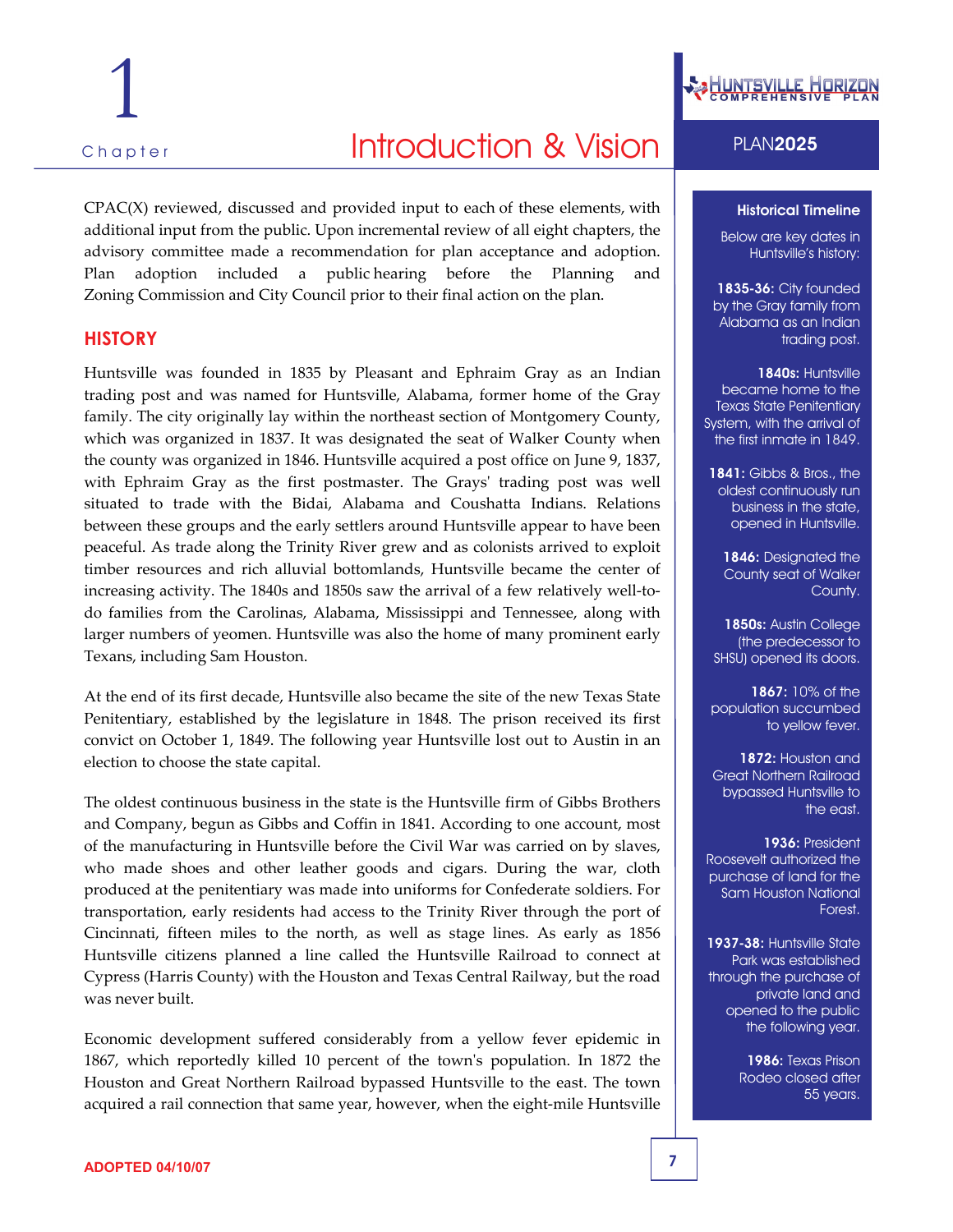

Branch linked it to the H&GN at Phelps. In 1875 Huntsville was also a stop on four stage routes: Cypress (Harris County) to Cincinnati, Nacogdoches to Brenham, Huntsville to Waxahachie, and Huntsville to Chaneyville, Louisiana. On the whole the Huntsville economy remained fairly stable from the Civil War through the Great Depression. Highway development in the late 1920s and early 1930s enhanced Huntsville's position as a trade center for a significant rural area of East Texas.

Sam Houston State University was founded in 1879 and named after General Sam Houston. Enrollment for 2005‐06 was approximately 15,300 students.

"A Tribute to Courage," the Sam Houston Statue, was designed and constructed by artist David Adickes. He dedicated the statue to the City of Huntsville on October 22, 1994. It is the world's tallest statue of an American Hero at 67 feet tall on a 10‐foot sunset granite base.i

#### **SOCIOECONOMIC ASSESSMENT**

This profile offers a summary‐level introduction to the City and its socioeconomic characteristics. It is not intended as a comprehensive assessment of the City's demographics and existing conditions, but, rather, as a foundation from which the other elements of this plan may build upon in their more detailed analyses, policy formulation, and recommendations.

This analysis is valuable in that it allows assessment of the community in terms of where it has been in years past, where it is presently, and where it appears to be headed in the forthcoming years based upon the most recent available data and forecasts. Comparison with other communities, as well as the County and State, provides a baseline for determining how Huntsville is doing relative to other jurisdictions. This "big-picture" view enables community decision-makers and residents to better understand the issues and challenges before them and, subsequently, develop policies and implementation strategies to proactively manage the future course of the community. Central to this plan is that there are clear connections between the identified issues and the corresponding policy response and strategic implementation plan.

This section of the plan refers to the tables and illustrations found in **Appendix B, Community Profile**.

#### Year 2025 Population

1. Since 1970, the City's population has increased an average of 26 percent per decade, or roughly 2.63 percent annually. A straight‐line continuation of this trend would result in a Year 2025 total population of 50,470 persons, or an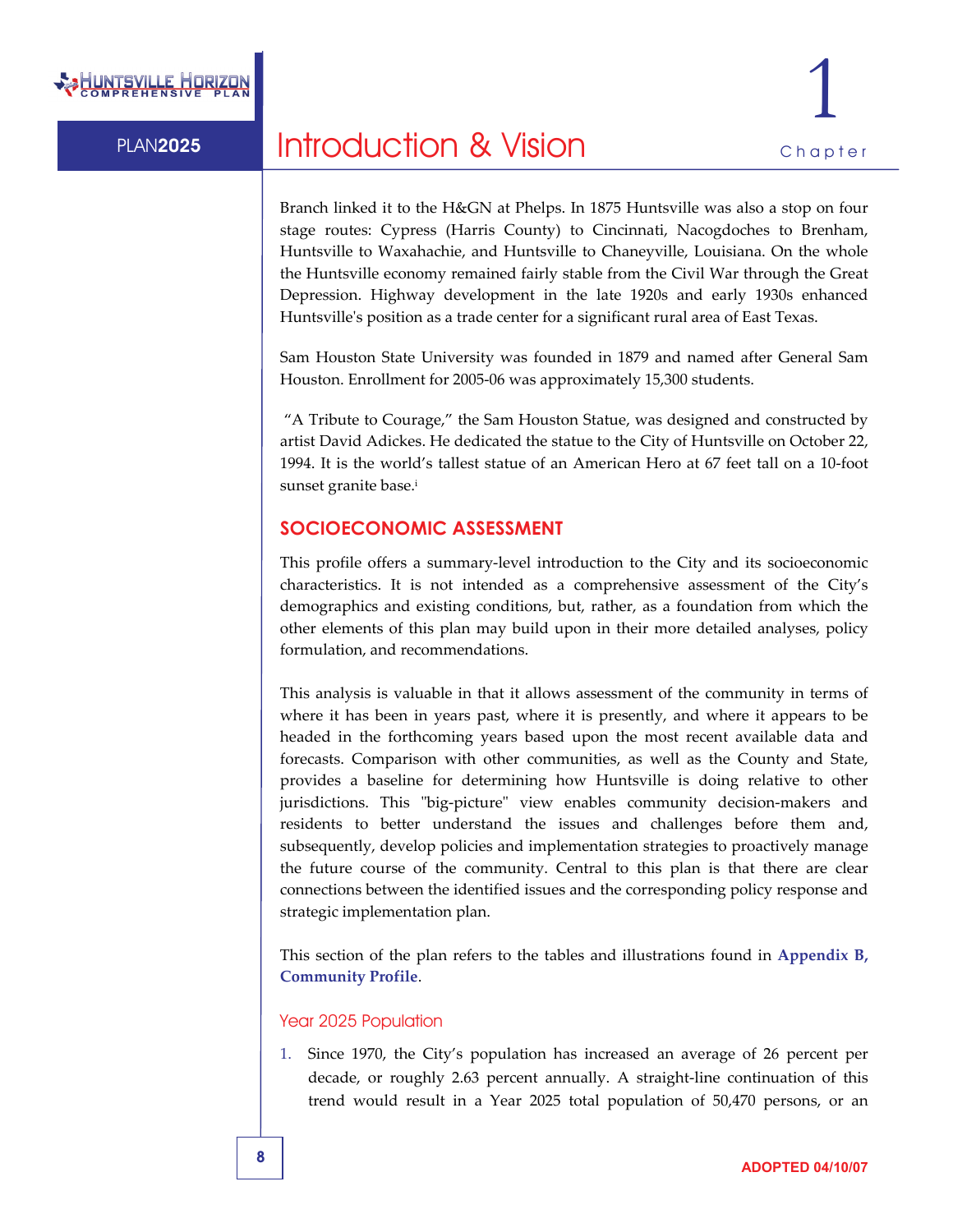

additional 15,392 persons since 2000. It is important to note, however, that a significant share of the population lives within institutionalized group quarters (Texas Department of Criminal Justice population) and non‐institutionalized group quarters (Sam Houston State University students in college dormitories).

- 2. As shown in **Figure B.4, Huntsville Population Groups, 2000**, 25.4 percent of the population was within institutionalized group quarters in 2000, which increased from 23.89 percent in 1990. Assuming a straight‐line continuation of the increase in institutionalized persons between 1990 and 2000, this would result in an institutionalized population of 13,599 persons in 2025. Of course, this assumes that there is the requisite capacity in the prison units.
- 3. There are seven TDCJ facilities in Walker County and as shown in **Tables B.2, TDCJ Capacities for Walker County Facilities; B.3, TDCJ Occupancies for Walker County Facilities; and B.4, TDCJ Populations for Walker County Facilities,** the capacity of the facilities and historic occupancies and populations has remained relatively consistent. In 2005, there were a total of 13,612 incarcerated individuals in Walker County facilities compared to 12,245 in 1995, an increase of 1,367. Meanwhile the combined capacity of all seven facilities in 1995 was 14,817 versus 13,316 in 2005 – an overall decrease of 1,501.
- 4. Persons living in college dormitories decreased from 9.65 percent (2,694 students) in 1990 to 7.10 percent (2,295 students) in 2000. During this decade, Sam Houston State University enrollment approached 13,000 in 1995 but ended the decade at 12,305 students in Fall 2000. The University reported an on‐campus student population of 3,207 in Fall 2006. The University also provided additional data on the following items:
	- Total enrollment in Fall 2006 was 15,935, which included 12,302 full-time students (77.2 percent) and 3,633 part‐time (22.8 percent).
	- The share of full-time students had increased significantly over the five‐year period since Fall 2002, when it was 61.2 percent (9,752 students out of 13,091 total enrollment).
	- The percentage of commuting students versus those residing in Walker County (either on or off campus) increased slightly from 53.8 percent in Fall 2002 (7,038 of 13,091 total students) to 54.7 percent in Fall 2006 (8,724 of 15,935 total).
	- ♦ Regarding the extent of enrollment at the University Center in The Woodlands, the University confirmed that those numbers had reached a plateau the last few years (1,538 in Fall 2006).
	- Indications are that SHSU's overall enrollment growth is due primarily to retention efforts on campus in Huntsville (and many of the students in The Woodlands are also enrolled in additional courses at the main campus).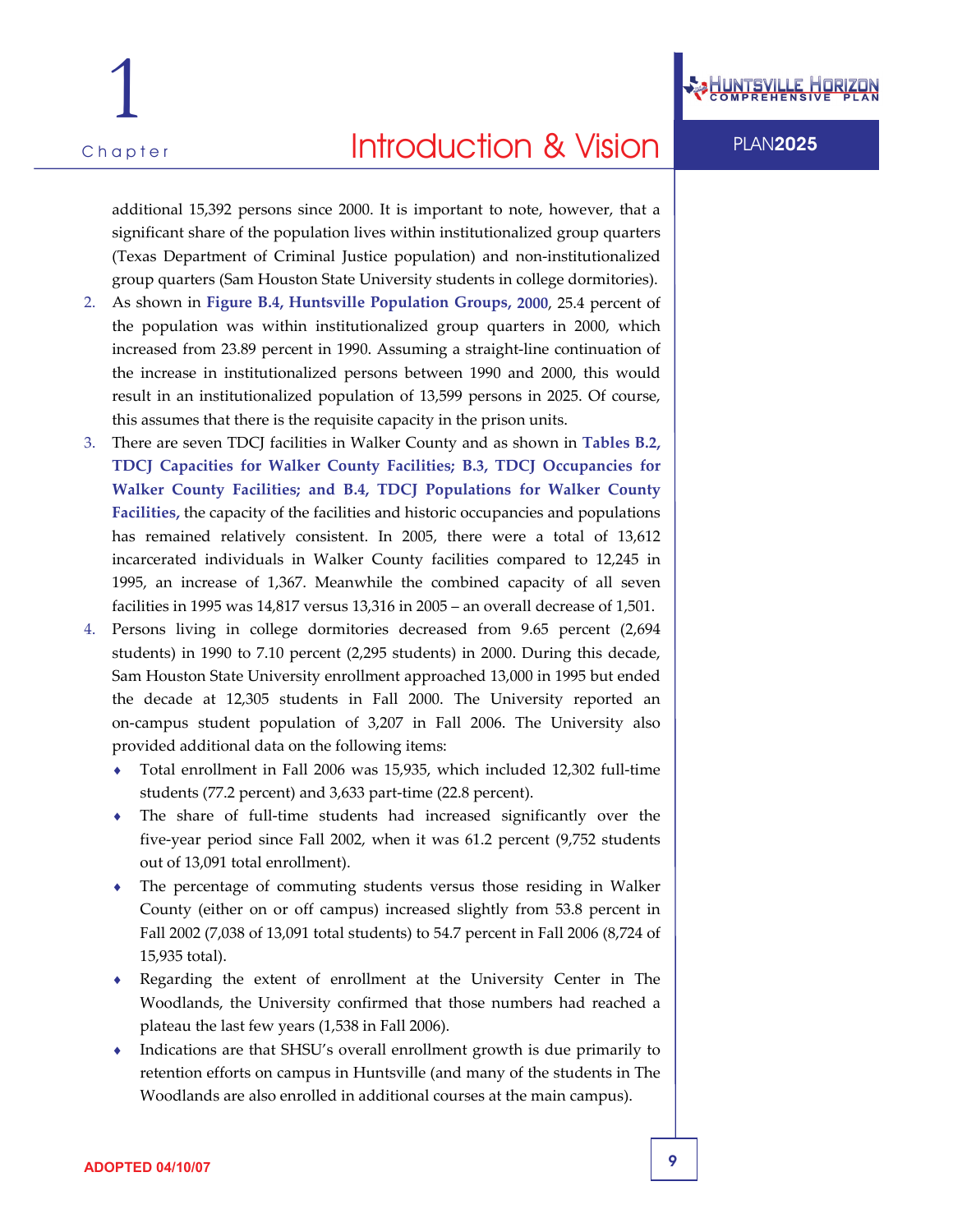

The projections of the University indicate growth to 25,000 students by 2015, which will have a major impact on the community's permanent and day‐time populations and its economic development.

- 5. The resident population, excluding the institutionalized and college dormitory populations, was 18,267 persons in 1990 and 23,701 persons in 2000, as displayed in **Table B.6, Estimate of Annexed Persons**. Assuming a straight‐line continuation of this trend, the resident population would be 34,204 persons in 2025.
- 6. A portion of the population increases reflected by the U.S. Census counts in 1990 and 2000 were the result of annexations that occurred during the preceding decades. An estimate of the population added is based on the current number of lots within the annexation areas, which is high likely due to development that has occurred within these areas in the time since the annexations. However, there is no readily available information as to the number of units for persons residing within these areas at the time of annexation. Annexations that occurred in the 1980s accounted for 808 units or 1,883 persons, using 2.33 persons per unit.1 During the 1990s there were an estimated 1,695 units annexed into the City, which resulted in an estimated population of 3,915 persons, using 2.31 persons per dwelling unit.2 Therefore, the net increase in population excluding annexations during the 1980s was 2,106 persons. Similarly, during the 1990s the net increase in persons was 5,498 persons. Again, since the estimated number of annexed persons is based on number of lots rather than the number at the time of annexation, the net increases were likely higher than these estimates.
- 7. Using a range of statistical projection techniques, the City's Year 2025 population ranges from 45,993 persons (Texas Water Development Board) to 71,185 persons (exponential growth). Based upon the projection of permanent residents and the expected increase in student enrollment, it is reasonable to expect a Year 2025 population of 58,191 persons, which is a mid point of the alternative scenarios. Also, contributing to the viability and methodology used to derive this future population estimate are the following:
	- ♦ The resident population, excluding institutionalized persons and those residing in dormitories, was 23,701 persons in 2000. A straight‐line (linear) projection results in a 2025 resident population of 34,204 persons.
	- According to SHSU projections, the student population will increase to 25,000 by 2015. Assuming 45.3 percent are non‐commuting students (as in Fall 2006) it is estimated that there will be 11,325 students residing in Huntsville in 2025.

I

 $\overline{a}$ 

<sup>&</sup>lt;sup>1</sup> 1990 U.S. Census

<sup>2</sup> 2000 U.S. Census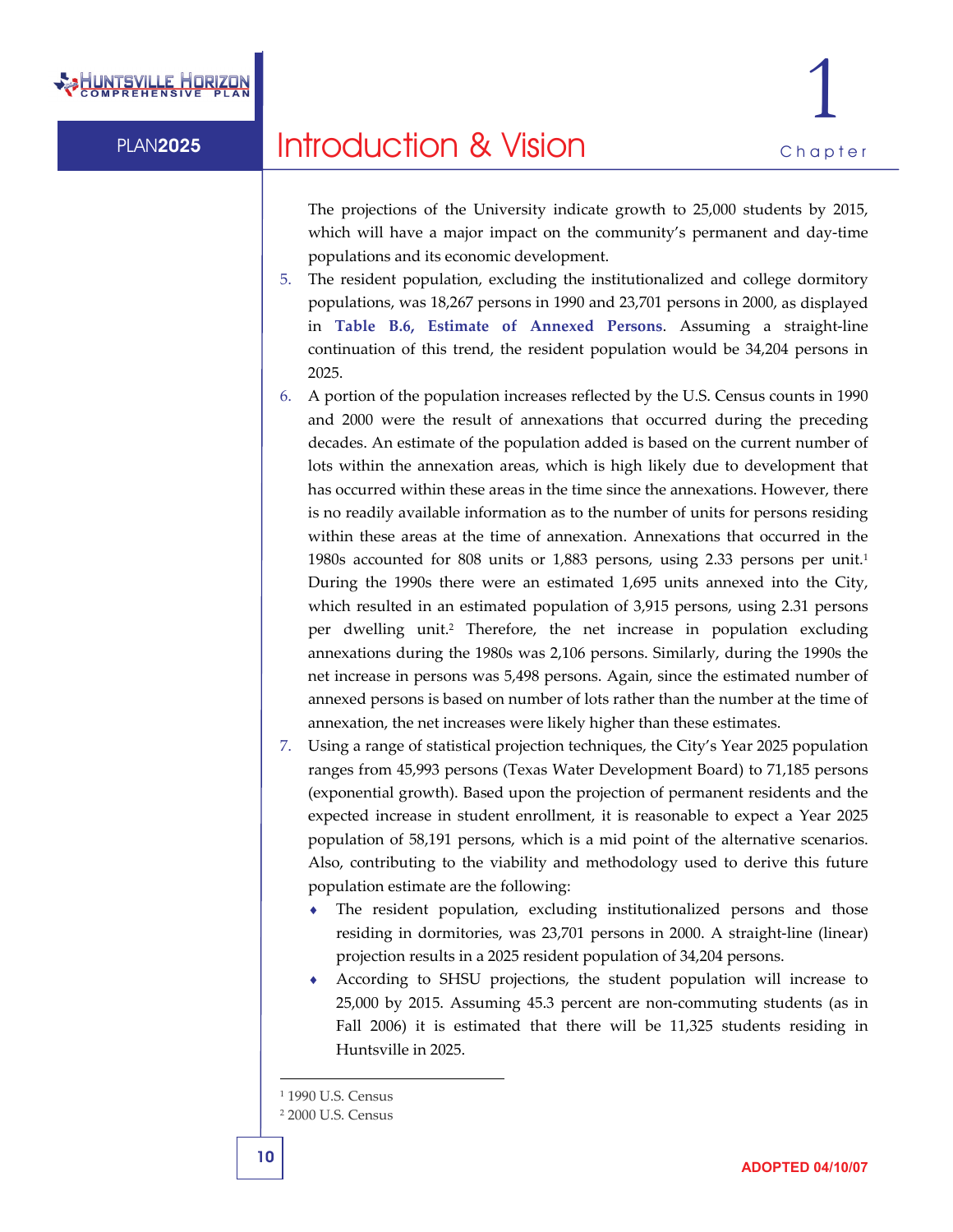

Assuming 25.4 percent of the population is institutionalized in 2025 as in 2000, which allows a moderate growth of the TDCJ, the institutionalized population will amount to 11,564 persons.

- ◆ Adding the resident population (34,204 persons) to the non-commuting students (11,325 persons) and those institutionalized (11,564 persons) results in a Year 2025 estimate of 57,093 persons. This estimate plus any added population via annexation validates the reasonableness of the mid point population estimate of 58,191 persons.
- During the 1980s and 1990s approximately 1,883 persons and 3,915 persons, respectively, were added to the City's population by way of annexation.
- The City's share of the County's population has remained steady since 1970, ranging from 54.8 percent in the 1980s to 57.3 percent in the 1970s.
- ♦ According to the Real Estate Center at Texas A&M, 1,203 new units have been constructed since 2000, amounting to 2,779 new residents.<sup>3</sup>
- 8. Rather than relying on selection of a projected future population figure, the City should refer to a service population; the number of persons requiring public services. For the purposes of this plan, the following will be used:
	- ♦ 45,529 persons for calculating future parks and recreation demands. This excludes institutionalized persons.
	- ♦ 58,191 persons for purposes of expressing demands for housing and public facilities and services.
	- ♦ 58,191 persons plus an estimate of the added population within the service areas for utility provision (to be determined by the Public Utilities Department).

#### **Relevance to this Plan**

Population projections are an important component of the long‐range planning process. Their purpose is to:

- Evaluate a range of future population scenarios, enabling the community to identify the internal and external factors that may contribute to its rate of population increase. For instance, decisions that are made by the Texas Department of Criminal Justice (TDCJ) and Sam Houston State University (SHSU) will have significant impacts on the community and its population. The implications of such decisions must be anticipated and adequately addressed by this plan.
- Adequately determine and quantify the demands that will be placed on public facilities and services, such as fire and police protection, water and wastewater

<sup>-</sup>3 Assuming 2.31 persons per household, 2000 U.S. Census.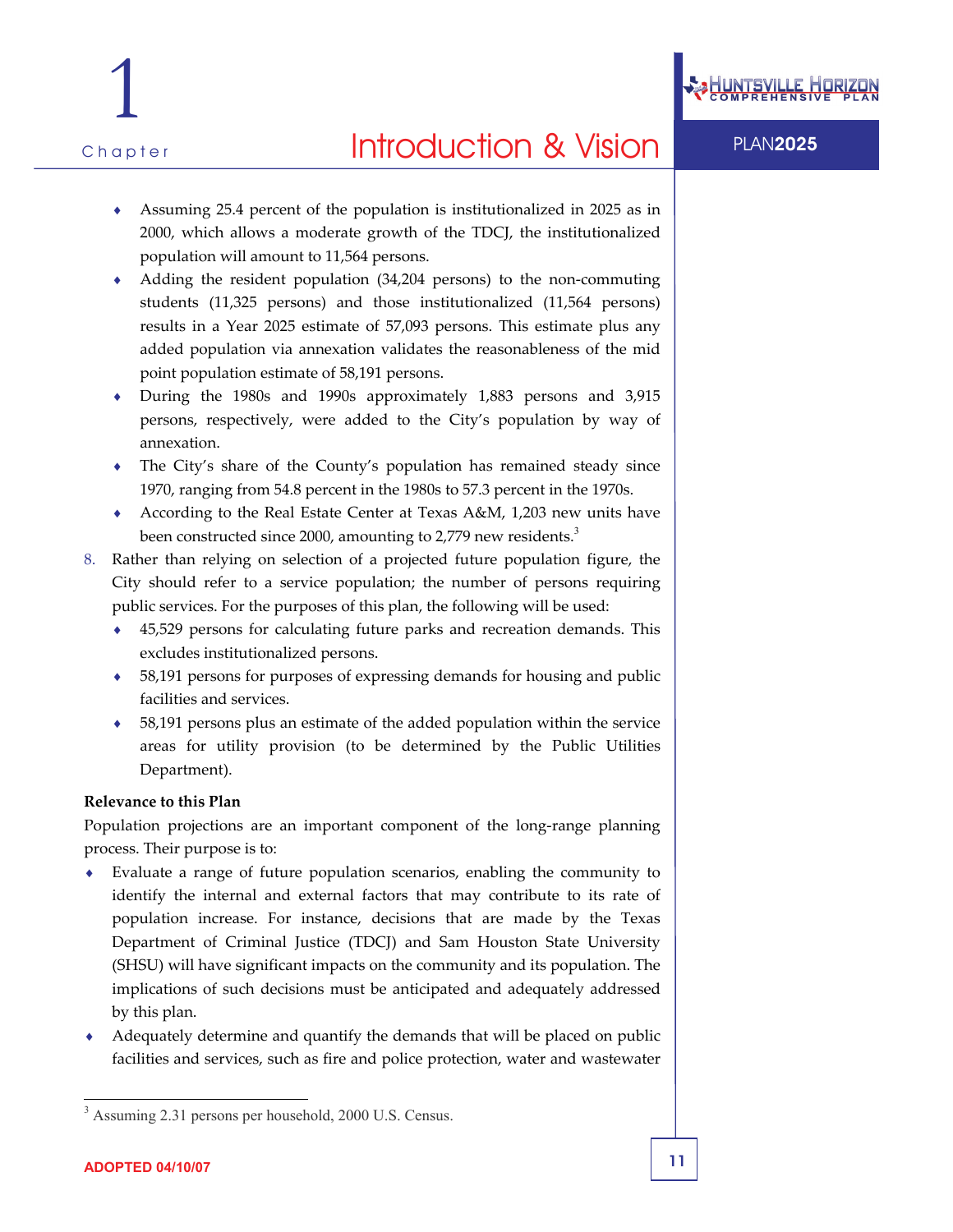

facilities, transportation and drainage infrastructure, parks and open space, and municipal buildings and staff.

- Allow advanced planning to effectively guide new development, coordinate timely provision of adequate infrastructure, and appropriately direct available resources.
- Create a strategy to seize opportunities and overcome foreseen challenges.

#### Age and Gender

- 1. As shown by **Figure B.8, Huntsville Age/Gender, 2000**, there are significantly more males in the community than females. This is due to more male students enrolled at SHSU plus the male population at the TDCJ facilities within the City.
- 2. The median age in Huntsville in 2000 was 28.3 years, which is lower than each of the other non‐University communities. Nacogdoches (Stephen F. Austin State University), San Marcos (Texas State University), and Stephenville (Tarleton State University) each had a lower median age of 24.4, 23.3, and 27.7 years, respectively. This may be partially explained by Tarleton State University having a similar percentage (7.0 percent) and both Stephen F. Austin State University (11.7 percent) and Texas State University (12.7 percent) having a higher percentage of students living in college dormitories than SHSU. In other words, there may be more student residents and fewer commuting students.

#### **Relevance to this Plan**

The age of the population is relevant for the following reasons:

- The other socioeconomic categories tend to be skewed by college-age students. For instance, median household income is usually lower in University towns, reflecting the presence of students.
- ♦ There are different demands for housing types and price ranges for persons of a younger age due to living preferences and incomes.
- ♦ The demands for parks and recreation facilities are different as youth and young adults are more interested in active recreation facilities such as fields and courts rather than passive picnic and trail facilities.
- There is an increased demand, particularly in a University environment, for walking and bicycling opportunities.
- ♦ The employment base is much different due to the age and educational attainment of employable persons and the types of employment suitable for a younger population.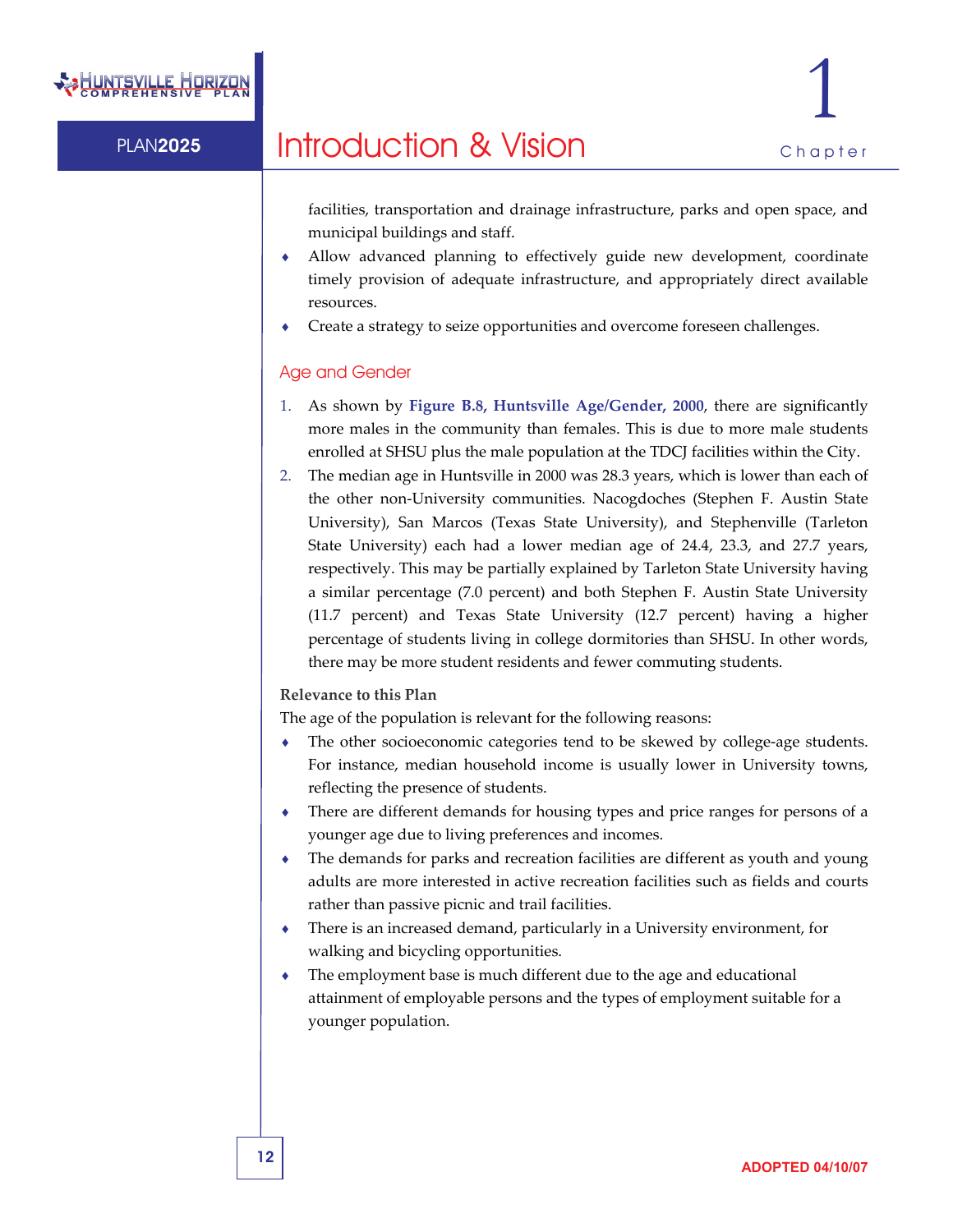

#### Ethnicity and Language

- 1. The population in Huntsville is 65.8 percent "White alone" and 26 percent "Black or African American alone." The remaining eight percent are in the other designated races, as shown in **Figure B.11, Latino Population, 2000**. Only 16 percent of the population is of Hispanic or Latino descent, which is much lower than the state (68 percent). However, the "Black or African American alone" population is more significant in Huntsville than the state (11.5 percent).
- 2. As displayed by **Figure B.12, Language Spoken in the Home, 2000**, a larger percentage of the Huntsville population (84 percent) speaks English as the primary language than statewide (70 percent). At the same time, a smaller percentage speaks Spanish in Huntsville (16 percent) than statewide (28 percent). The other languages reflect negligible differences between the City and state.

**Relevance to this Plan**

- ♦ It is important to consider the ethnicity of the population to ensure that the process is inclusive and representative of the community. In other words, through the public involvement program there must be efforts made to attract a sound cross‐section of Huntsville so as to allow every opportunity for all persons to be equally represented and involved.
- ♦ The language spoken by a majority of residents in a community is an important consideration in order to plan appropriately for bilingual communication in public meetings. In addition, this may be important in the use of media to promote and advertise public meetings. Also, being aware of other languages is important for other purposes, such as signage at public parks, etc.

#### Housing Occupancy and Tenure

- 1. As expected, the percent of renter‐occupied housing units is higher than the number of owner‐occupied housing units, due to the younger student and inmate populations, as displayed in **Figure B.18, Housing Occupancy, 2000**. In Huntsville, as of the 2000 Census, 51.7 percent of the housing units were occupied by renters whereas 48.3 percent were occupied by owners. This is comparable to Nacogdoches due to the presence of Stephen F. Austin State University. San Marcos, on the other hand, is much different as a result of the larger number of students (as are each of the other communities that do not have a university). Stephenville had higher owner occupancy likely due to the relatively small size of Tarleton State University.
- 2. As shown in **Figure B.17, Median Gross Rent, 2000**, the median gross rent was \$515 in Huntsville, which was higher than each of the other communities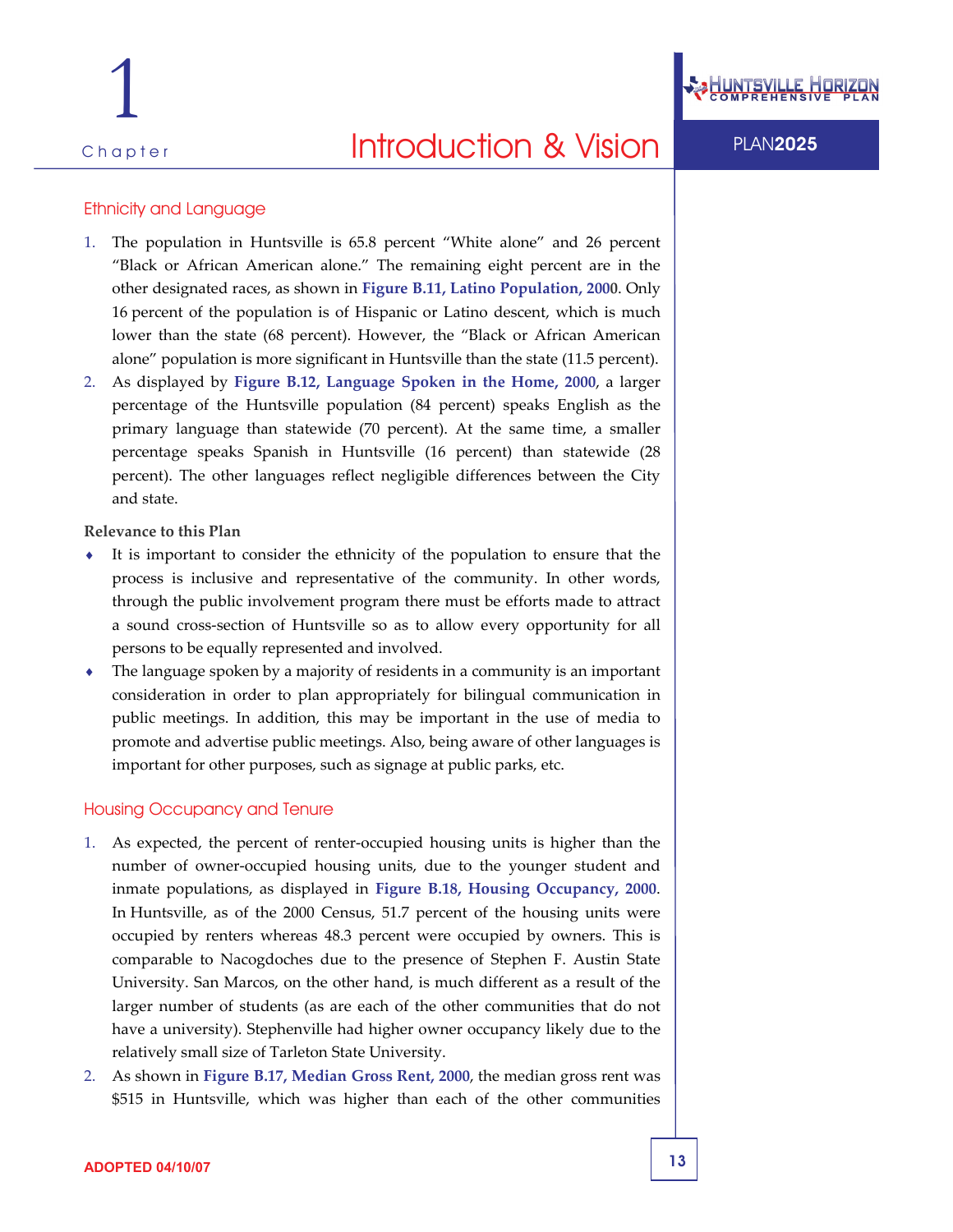

except for Conroe and San Marcos. Conroe is located closer to the Houston metropolitan area and its relative housing market. The gross rent in San Marcos was much higher due to its proximity to Austin and a larger student population (27,171 students) as a percentage of the community.

- 3. According to **Figure B.19, Age of Structure, 2000**, 54 percent of the structures within the community were built in the 1970s and 1980s, meaning that a majority of the homes are between 17 and 36 years of age. Approximately 21 percent were constructed between 1990 and 2000. The median year of structures built was 1979, meaning that the median structure in Huntsville is 27 years old.
- 4. According to the Real Estate Center at Texas A&M University, as provided in **Table B.5, Number of Dwelling Units**, there have been 1,203 units constructed in Huntsville since the 2000 U.S. Census. This amounts to an additional 9.5 percent relative to the 11,508 units included in the 2000 Census.
- 5. As shown by **Figure B.20, Monthly Owner Costs as a Percentage of Household Income, 2000**, 78.7 percent of the population spends less than 30 percent on their mortgage, which is the common Federal definition of housing affordability. Those spending more than 30 percent of their income on housing account for 21.3 percent of the population, with the largest percentage (10 percent) spending 50 percent or more. While this is partially expected as a result of the student population – who generally are unemployed or underemployed – this remains a significant percentage of the population.

#### **Relevance to this Plan**

- While it is expected that there will be a high percentage of renter-occupied units due to the presence of the University population, it is an important consideration in the compatibility of land uses and the long‐term integrity of neighborhoods. Measures must be considered to ensure compatibility between higher‐ and lower-density living environments. There may also be other housing types besides large apartment complexes that can absorb the expected future increase in student population, which must be accommodated and/or encouraged by the City's land use policies and zoning regulations.
- The student population will likely remain a significant proportion of the renter occupancy. There is a national trend of parents purchasing homes within the community where their children attend college, which is an investment for them and provides a place for their child to live while attending college. This may be a strategy for the City to pursue in an effort to encourage homeownership versus saturating the housing market with renter-occupied complexes and converted living units.
- A challenge before the City is to increase homeownership among the permanent population. This plan may address this issue in terms of strategies to increase the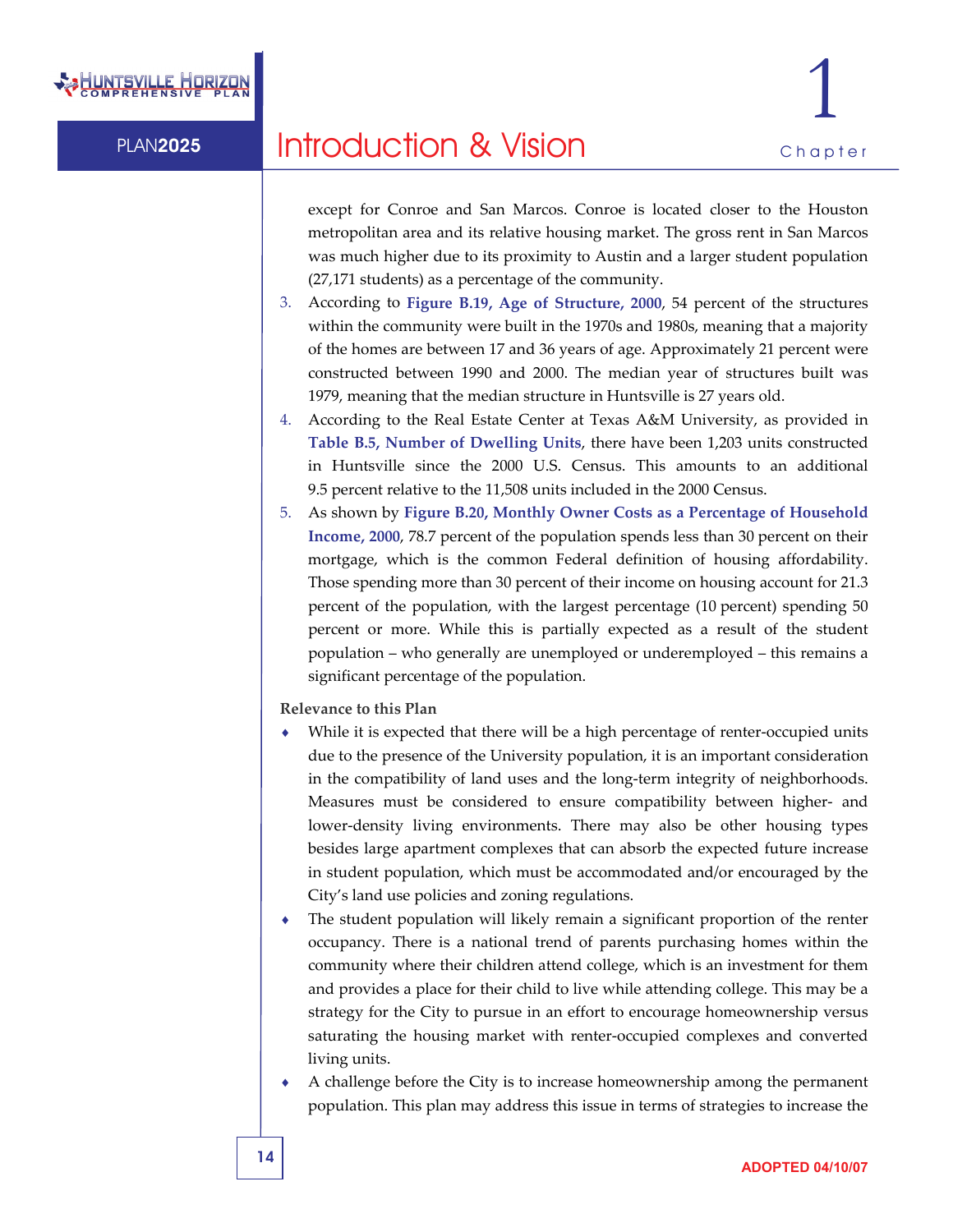

median household income through the types of employment opportunities and local wage rates.

- A topic to be explored further in this plan is the reason for the higher median gross rent. It is expected that this is due to the local student housing demand, which is common within university towns. However, there may be other community policies and ordinances that influence this pricing, which must be considered and planned for accordingly.
- The age of structures impacts the median house value and, hence, property taxes and the tax revenues of the City. It is also of relevance to the size and style of housing available to those interested in moving to the community. Without adequate choices in the type, size, age and style of housing, there are economic development limitations in attracting employers to the community. The age of housing and the level of maintenance influences the appearance and integrity of neighborhoods, which creates a perception among community residents and visitors.
- Housing affordability is essential to the success of the community and its economic development program. This topic will be studied further from the perspective of the influences of land use policies on affordability and the economic development strategies to aid in closing the gap of cost‐burdened residents.

#### Household Size and Income

- 1. As shown by **Figure B.15, Average Household Size, 2000** and **Figure B.16, Household Composition, 2000**, there were 2.31 persons per household as of the 2000 U.S. Census, which decreased slightly from 2.33 persons per household as of the 1990 U.S. Census. The largest percentage is two‐person households (44 percent) followed by three‐person (24 percent) and four‐person (18 percent) households.
- 2. The median household income in 2000 was \$27,075, which was higher than Nacogdoches and San Marcos but lower than each of the other comparison communities, as displayed by **Figure B.30, Median Household and Per Capita Income**. The median household income in Huntsville was 71 percent of that in Walker County and 68 percent of that in Texas, which is likely a reflection of the extent of prison population in Huntsville, which skews the City's Census statistics.
- 3. The per capita income was lower in Huntsville than all other comparison communities, except San Marcos, plus Walker County and the State. Again, this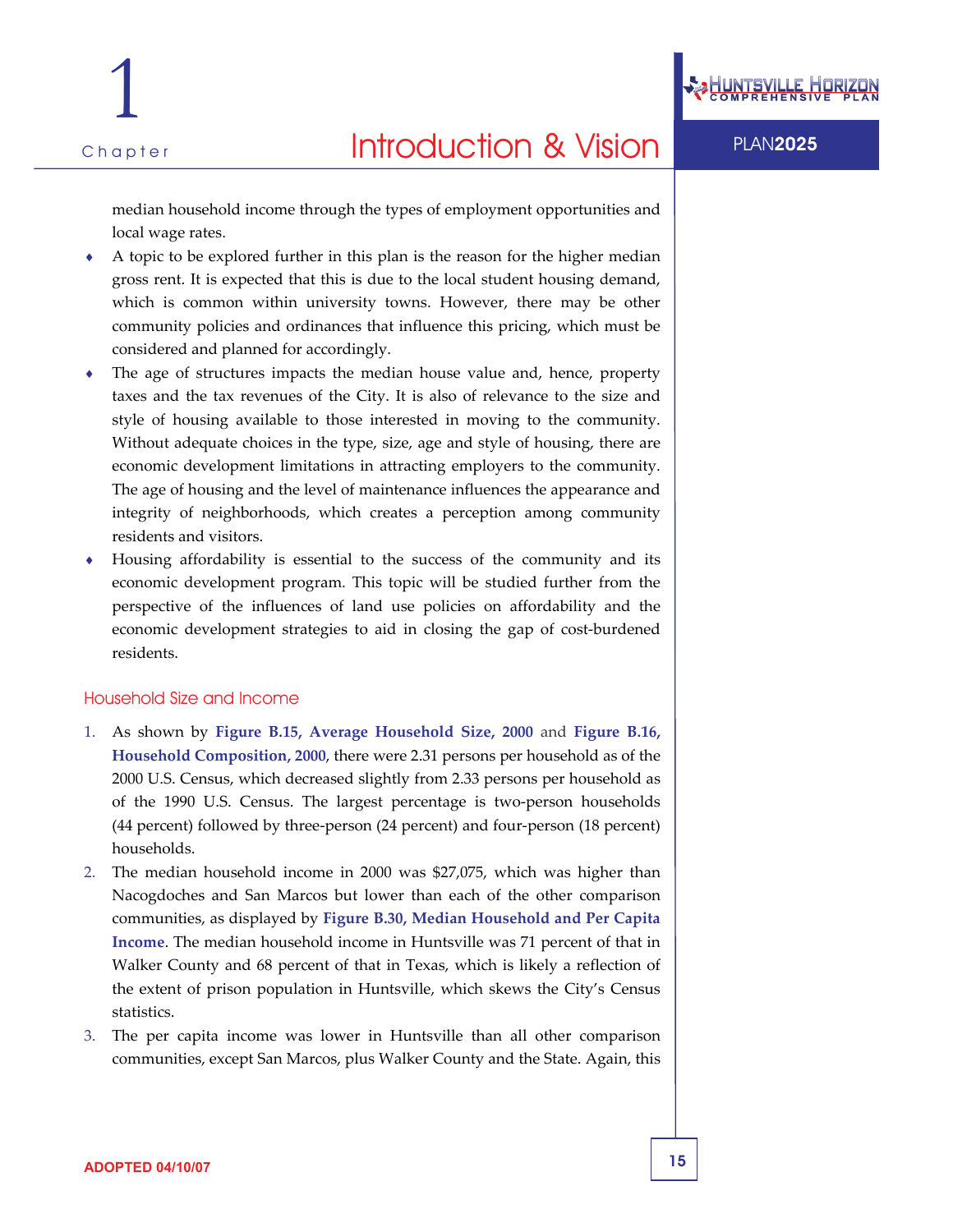

is largely due to the student and inmate populations. Nonetheless, it is an important planning consideration.

**Relevance to this Plan**

- The stability in persons per household means that there is also a stable housing demand. In other words, had the persons per household declined more significantly in the 1990s, there would have been an artificial increase in housing construction with a lower than expected net increase in population, i.e., fewer persons occupying more units.
- ♦ Median household income is a good barometer of the City's economic health. If the median household income is higher, the disposable income may be higher, allowing increased local spending and tax generation. While the income is higher in Huntsville than Nacogdoches and San Marcos, this remains an area of emphasis in the community's economic development program. Strategies must be devised and an implementation plan developed to provide more higher‐ paying job opportunities for community residents.
- It is likely that per capita income will lag behind median household income due to the increasing number of students who are either unemployed or employed part-time. This, too, must be an area of focus to increase the number of employment opportunities for these persons and hence, increase per capita income.

#### Education Accountability and Attainment

- 1. As shown by **Table B.7, School District Comparison, TEA 2004‐05 Reporting Data**, the Huntsville Independent School District (HISD) had an accountability rating of "Academically Acceptable", with Stewart Elementary, Gibbs Elementary and Scott Johnson Elementary rated as "Recognized" and the other school campuses rated as "Academically Acceptable." Of the 1,229 districts throughout the state, 11 districts (0.9 percent) were rated "Exemplary" and 172 (14.0 percent) were rated "Recognized." There were 989 of the 1,229 districts that achieved the "Academically Acceptable" rating, which comprised 94.3 percent of the total students enrolled statewide. (The TEA Accountability Rating system only applies to public and not private schools.)
- 2. The statistic that varies the most from the other comparison districts is that 89.3 percent of the students in HISD are economically disadvantaged. Otherwise, each of the other statistics is generally on par with the other comparable districts, with some ranking higher and some lower than Huntsville.
- 3. As displayed by **Figure B.32, Education Attainment Comparison, 18‐34 years (high school and college graduates)**, Huntsville has a high percentage of high

#### POVERTY "LINE"

The U.S. Census Bureau currently has a set of 48 "thresholds" for money income (before taxes) to determine who is in poverty. These thresholds vary by family size and composition (e.g., age of householder, number of related children, etc.). If a family's total income is less than the family's threshold, then that family and every individual in it is considered in poverty.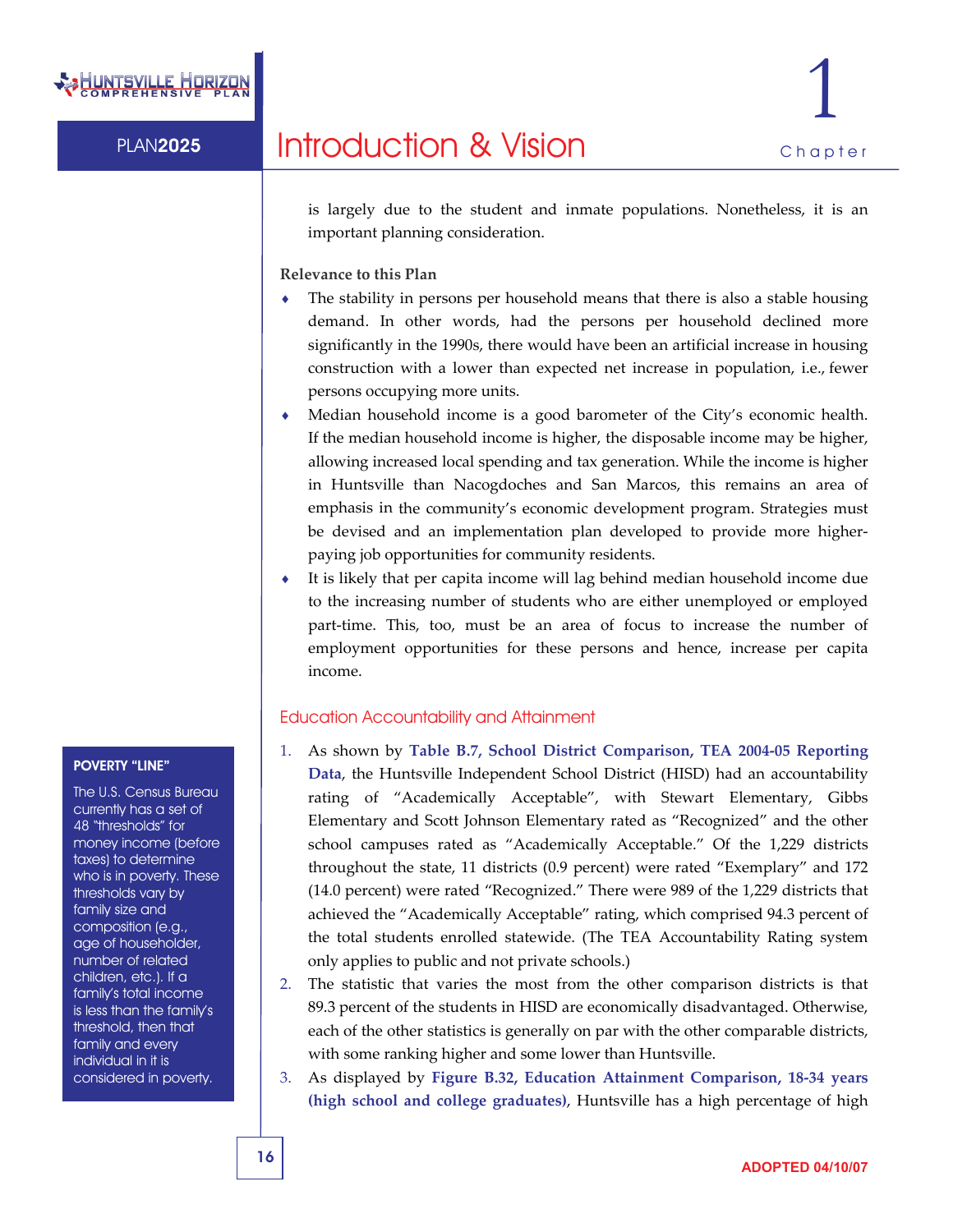

## Chapter **PLAN2025 Introduction & Vision** PLAN2025

school graduates compared to the other cities. The percentage of residents who have completed "some college" is lower than all other communities. The percentage who have completed college is lower than San Marcos and Stephenville and higher than Walker County, Brenham, Conroe, Corsicana and Nacogdoches. As displayed by Figure B.32, Huntsville is the median among the

comparison cities as to its percentage of high school graduates. Residents with a bachelors degree or higher make up a larger percentage of the population in Huntsville than the other communities except San Marcos and Stephenville (two other state university towns).

Three categories define students' economically disadvantaged status:

- 1. Eligible for free meals.
- 2. Eligible for reduced meals.
- 3. Students come from families with an annual income below the poverty line; students eligible for other public assistance; students received a Pell Grant; students eligible for programs assisted under Title II of Job Training Partnership Act; students eligible for food stamps.
- *Source: Texas Education Agency*

#### **Relevance to this Plan**

- The quality of schools is a major consideration when deciding whether to move to the community, particularly for young parents with school‐age children. While most of the statistics are generally on par with the other districts, the quality of primary education and the appearance of school grounds and facilities are essential for the community and its economic development program.
- The fact that nearly 90 percent of students are classified as economically disadvantaged is significant. Paired with the lower median household and per capita incomes, this statistic warrants near‐term attention and strategies to increase the incomes of local families and individuals. This also may lead to a skewed perception of the district by those considering Huntsville as a place to live and raise a family.
- While the community is home to SHSU, its educational attainment remains relatively low compared to other peer communities (although, as with other Census statistics for Huntsville, this is likely skewed by the extent of prison population within the city limits). The high rate of high school graduates generally reflects those University students who claim Huntsville as their primary residence on the U.S. Census forms. Since the percentage of persons who have completed college declines relative to those with a high school diploma, this indicates that most students leave Huntsville upon graduation.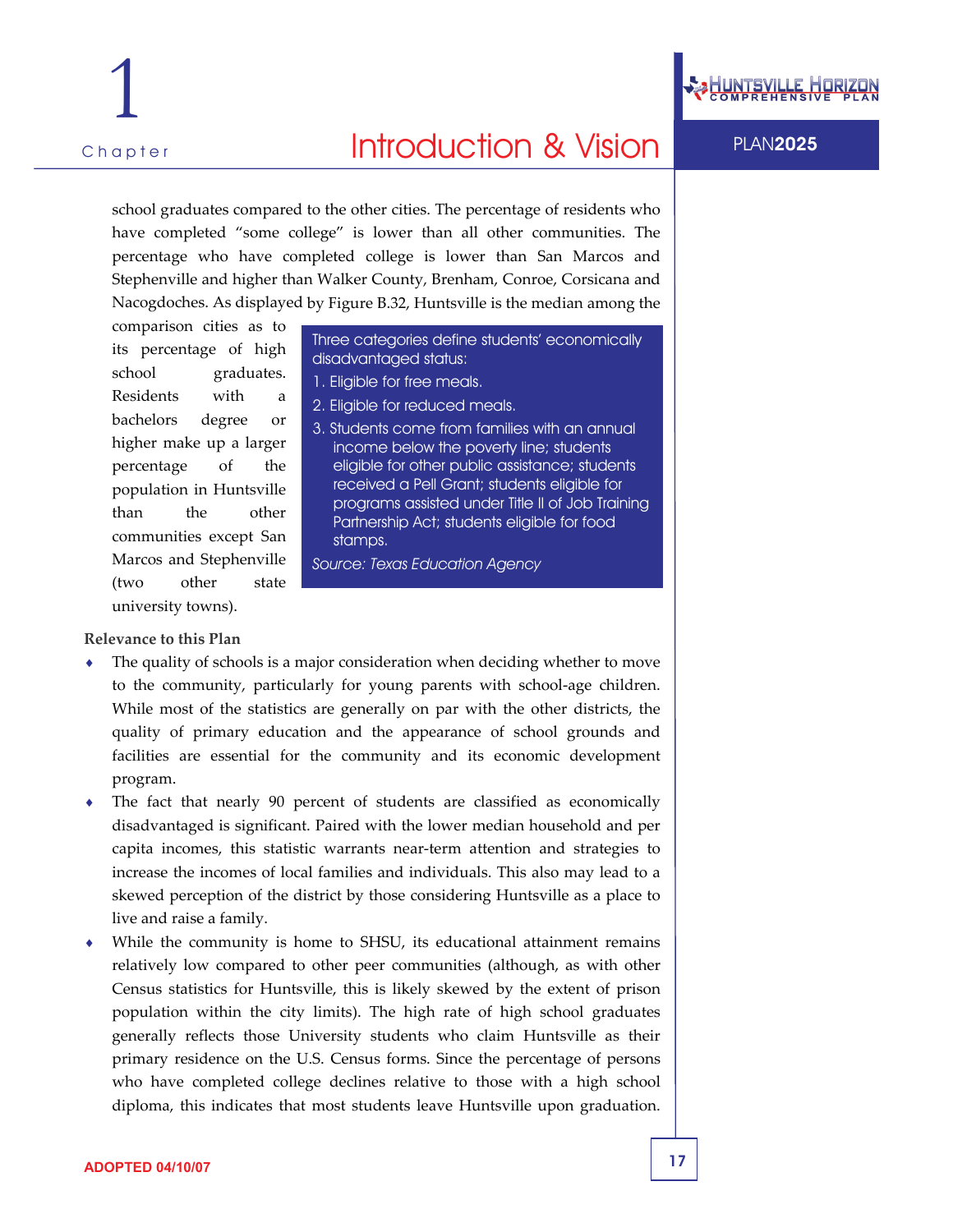Therefore, an economic development strategy may be to create opportunities in the community to capture a portion of the University graduates, particularly those who grew up in Huntsville. To do so, there must be gainful employment and sufficient housing opportunities to encourage students to remain upon graduation.

#### Economy

- 1. The local economy is highly dependent on employment from the public sector due to Huntsville being home to Sam Houston State University (SHSU) and several Texas Department of Criminal Justice (TDCJ) prison units. Nearly 50 percent of local employment is concentrated in the public sector.
- 2. Employment and labor force growth have slowed in recent years while other peer communities have experienced stronger rates. Their higher growth rates, however, are likely not due to local factors. The success of many of these areas is undoubtedly related to their proximity to growing metropolitan regions. For example, Conroe and San Marcos both lie just beyond Houston and Austin, respectively, and are located on major interstate highways. Much of their growth in employment and labor force is surely linked to spill‐over growth emanating from their larger neighbors.
- 3. Walker County has recently enjoyed very strong employment growth rates in Professional and Business Services. Financial Activities and Healthcare have also increased employment lately. This development should be given strong consideration, especially due to the relatively high wage rates typically seen in these industries. Further, these sectors offer strategic value as well due to their ability to assist in transforming a community into a regional center. Walker County also enjoys a high concentration of employment in the Leisure and Hospitality sector. This may indicate that tourism, recreation and retiree attraction strategies hold some potential.
- 4. "Traditional" industries should not be overlooked. Given Huntsville's location along Interstate 45 between Houston and Dallas, transportation and logistical opportunities may also be available. In addition, the large loss in manufacturing jobs may indicate the need for a more aggressive approach to business retention strategies.
- 5. From 2000 to 2005, the number of employed persons living in Walker County increased by 566 persons, representing a 2.4 percent change. During the last year, employment in the county declined slightly. During the same period, Walker County's unemployment rate also increased slightly but has fallen the past two consecutive years. A comparison of the area's unemployment rate to its regional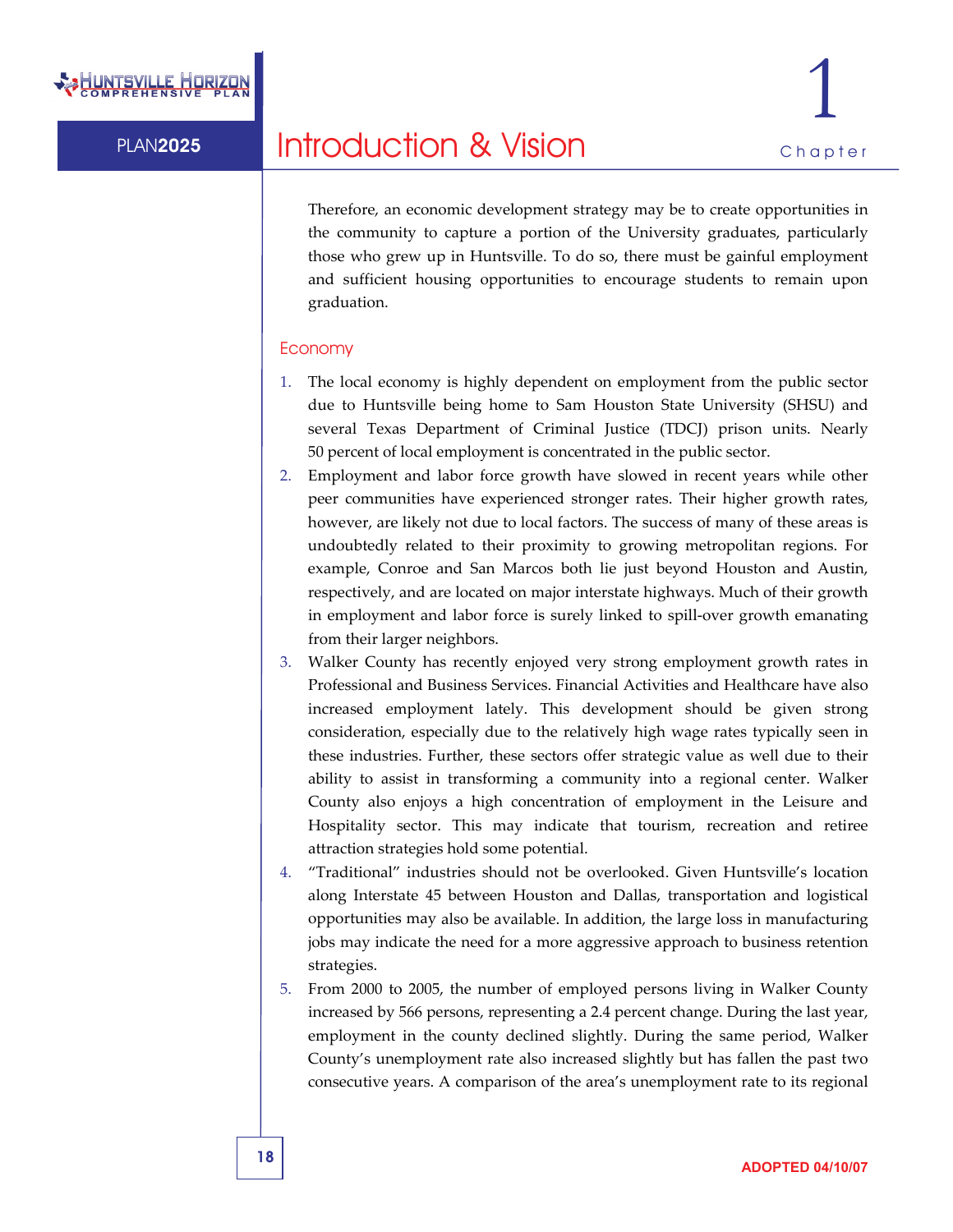rivals reveals that Walker County's 2005 rate was the second highest, yet still in line with the state and the nation.

- 6. Walker County's civilian labor force grew 2.8 percent from 2000 to 2005. This represents the slowest growth rate among Huntsville's regional rivals. Data from the latest Census reveals, however, that Huntsville enjoys a welleducated, young labor force. For example, 77 percent of residents 18 to 34 years of age had earned at least a high school diploma in 2000. In addition, the share of the City's young adults who had earned a bachelor's degree or higher was nearly 20 percent. This percentage was lower than only San Marcos and Stephenville — other communities with state universities.
- 7. Over the last 30 years, the number of jobs located in Walker County has increased substantially from approximately 7,400 in 1970 to 23,400 total wage and salary jobs in 2004. Walker County enjoyed its highest job growth rates over a prolonged period from the early 1970s through the mid 1980s. The latter half of that decade was characterized by stagnating employment opportunities, while the mid 1990s represented a period of renewed job growth. From 1999 to 2004, however, the number of wage and salary jobs in Walker County declined slightly.
- 8. When adjusted for inflation, the average wage per job located in Walker County increased 14 percent from approximately \$25,000 in 1970 to nearly \$29,000 in 2004. This wage gain was comparable to that of the nation during the same period. By comparison, the state's average wage increased 24 percent. The gap between the U.S. and Texas was largely closed by 1980. Since then, the state and national wage rates have remained closely synchronized. During the 10‐year period from 1994 to 2004, Walker County's average wage increased 6.4 percent when adjusted for inflation. This was the second lowest percent increase among its peers. At the same time, job holders in Walker County still earned the second highest wages when compared to other comparison counties.
- 9. Nonfarm employment data reveals that an extremely high share (46 percent) of jobs located in Walker County is concentrated in the public sector. By comparison, approximately 14‐15 percent of jobs nationally and statewide are in government. Due to this high share in a single sector, the percentage of jobs in all other industries is below that of the state. A look at private employment trends in Walker County reveals that the local area fared well overall from 2001 to 2004 in comparison to the state and nation. For example, the total number of local private sector jobs increased two percent. Statewide, private employment decreased 1.2 percent. Much like the nation and the state, Walker County suffered its greatest percentage decreases in the Manufacturing



#### Location Quotients

A location quotient (LQ) is calculated as a local industry's share of total local employment divided by the same industry's share of employment at the state level. If the local industry and state industry are perfectly proportional, the location quotient will be 1.00. If an industry is heavily concentrated at the local level (e.g., automotive industry in Detroit, technology in Silicon Valley, gambling in Las Vegas), then the location quotient will be higher than 1.00. Conversely, if the industry is sparsely concentrated at the local level, the location quotient will be lower than 1.00. Generally, LQs greater than 1.25 represent high industry concentrations while LQs less than 0.75 represent weak concentrations.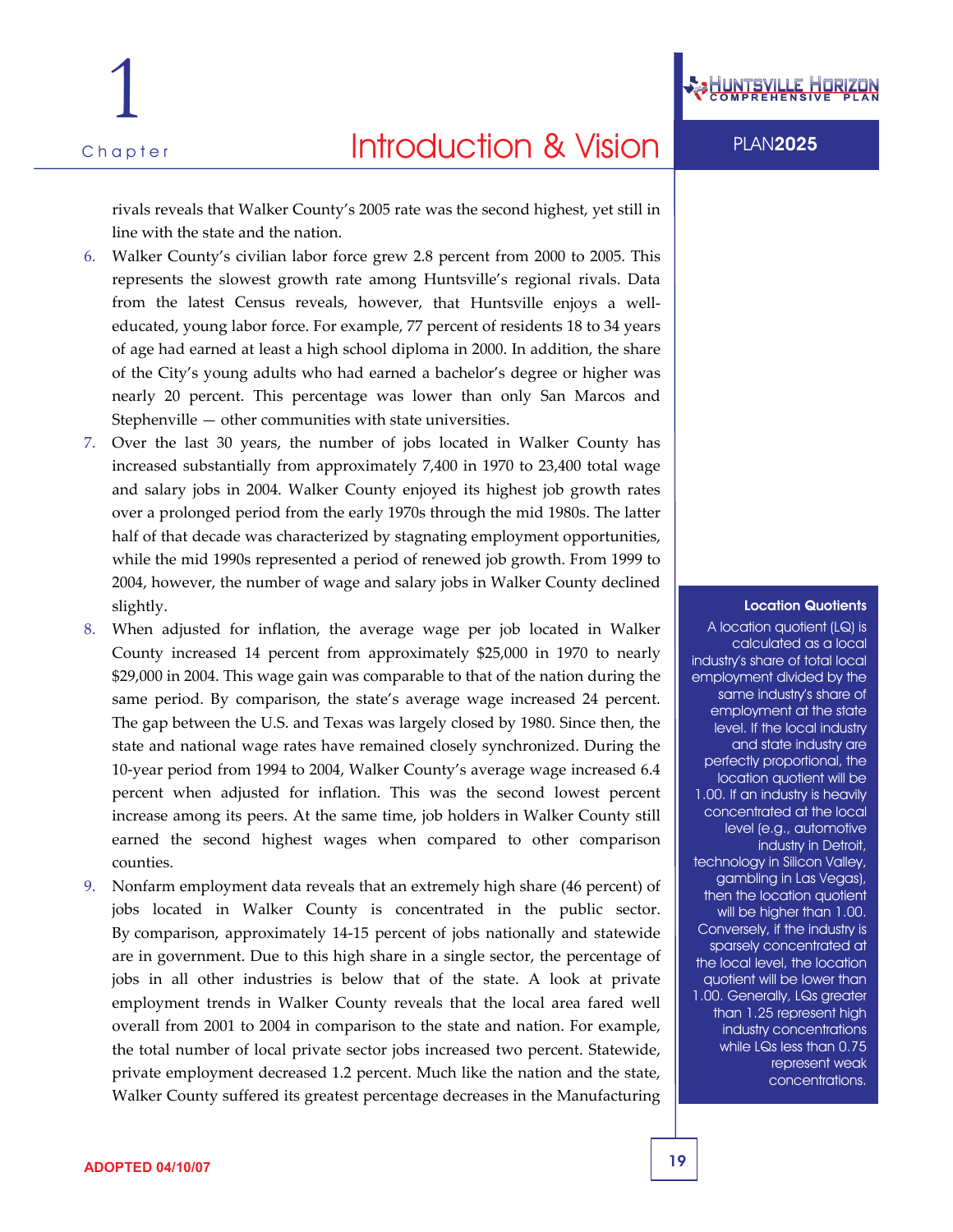

and Information sectors during the last recession. Locally, however, private job growth was very strong in Professional and Business Services and Healthcare. Trade, Transportation and Utilities along with Financial Activities also enjoyed modest increases.

10. Despite Walker County's strong growth, location quotient (LQ) analysis reveals that the County has a very low concentration (LQ 0.41) of Professional and Business Service jobs. In other words, Walker County firms in this sector employ only 41 percent the number of persons one would expect given national employment rates. Other low LQs in the county are in Manufacturing (0.60), Information (0.67) and Construction (0.67). Walker County, however, enjoys high LQs in Leisure and Hospitality (1.66), Healthcare (1.47) and Natural Resources and Mining (1.36). Depending on local factors, industries at either extreme may represent good target industry opportunities. For example, the fact that Walker County is under‐represented in Professional and Business Services may mean that local businesses and residents must travel outside the area to receive such services. If this is the case, this demonstrates that high local demand for a bundle of services is not currently being met in the economy. As a result, economic developers may consider strategies for increasing employment opportunities in this sector. Likewise, Leisure and Hospitality as well as Healthcare appear to be acting as export industries for Walker County. Their high LQs seem to indicate that Walker County receives a large number of visitors and patients from other areas. If this is the case, then local economic developers may consider strategies for sustaining or leveraging comparative advantages that are supporting these figures.

**Relevance to this Plan**

- The fact that a disproportionate share of local employment is public sector has several implications. Among them is the amount of land that is exempt from the tax rolls, which limits the tax‐generating values necessary to fund the demands being placed on the City by development and residents. Growth in a fiscally responsible manner is imperative to conserve resources and avoid premature and costly infrastructure improvements. Strategies to increase the amount of private sector development will be an important economic development consideration in this plan.
- The location of Huntsville relative to the expanding Houston metropolitan area will likely become a factor of increasing importance in the coming years. While Houston's influence is only beginning to have an impact on the community, it is expected to emerge as a greater force during the horizon of this plan as people seek to live in a small‐town environment within commuting distance of their employment. As there are increased employment opportunities in The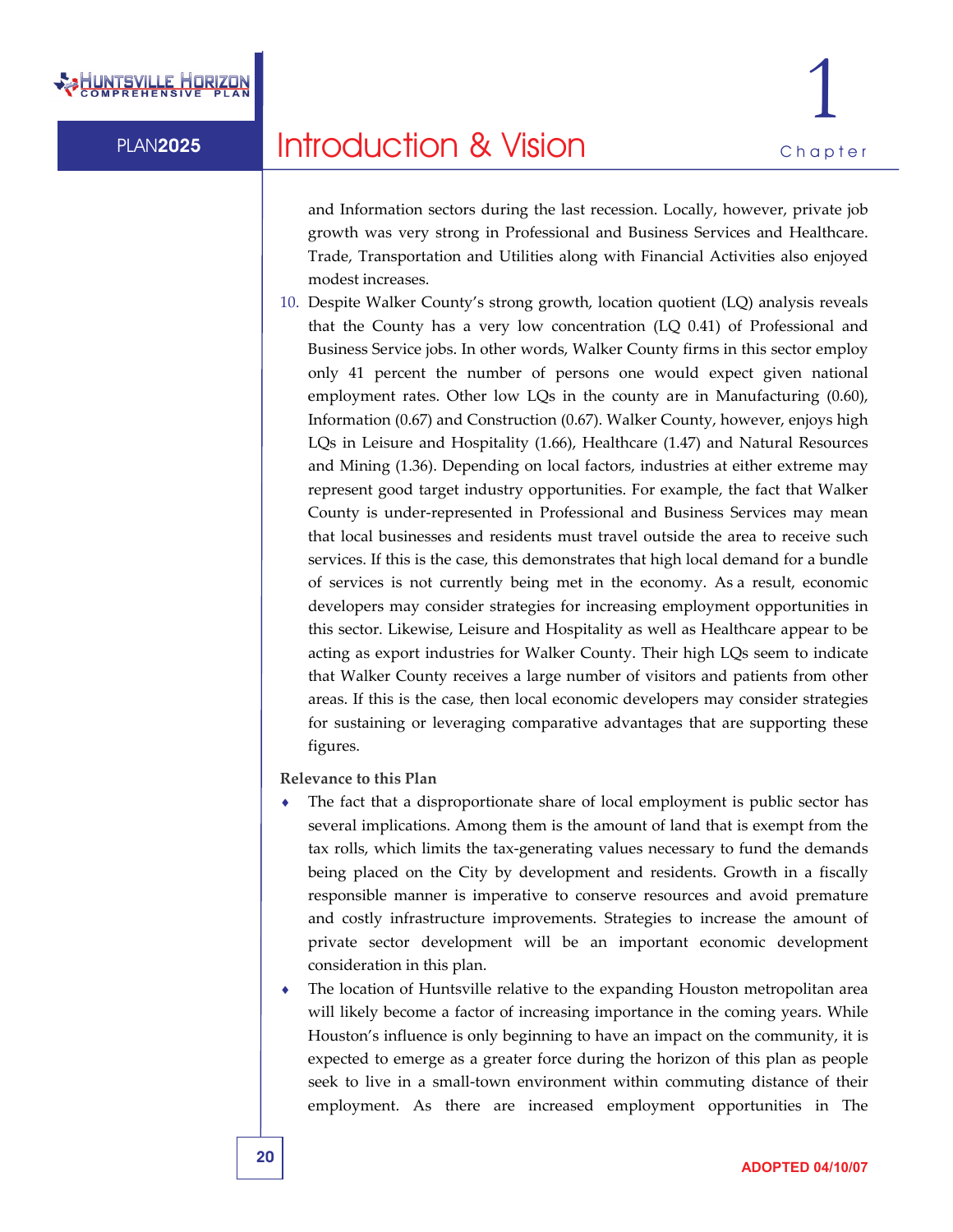

Woodlands, Conroe, and along the I‐45 corridor, there will likely be increased development pressure in and around Huntsville.

- ♦ Leveraging industries that have relatively high wage rates will be an important strategy to seize the community's economic development opportunities. The community's position within the region is also an important consideration as Huntsville may increase its market share as a regional hub of economic activity. The roles that tourism, recreation and retiree attraction play will be evaluated as a possible strategy for growing the local economy.
- Business retention must be a focus of the local economic development program. Entrepreneurialism also merits attention since most new jobs added are by small businesses. The Small Business Development Center through the University may play a significant role in this function of job growth. Traditional attraction of employers is also a consideration due to the community's location along the I‐45 corridor.
- Reasons for a higher unemployment rate and slower growth in civilian labor must be uncovered and evaluated as part of this planning effort. Strategies for diversifying and strengthening the local tax base and increasing job growth and wage rates are essential objectives of the economic development plan.
- While wages in Walker County have maintained their strength among the comparison communities, the average wage per job increased by only 14 percent between 1970 and 2004 while the state's average increased 24 percent. Therefore, continuation of this trend will lessen the County's competitive advantage without pro‐active means for attracting target industries with higher wage rates.
- National trends in employment, and evaluation of the industries that are growing and declining, will be important considerations as to the types of productive employers that are well suited for Huntsville. These industries must be identified and pursued with viable strategies to grow and then sustain the local economy.

 $\overline{a}$ 

i www.huntsvilletexas.com